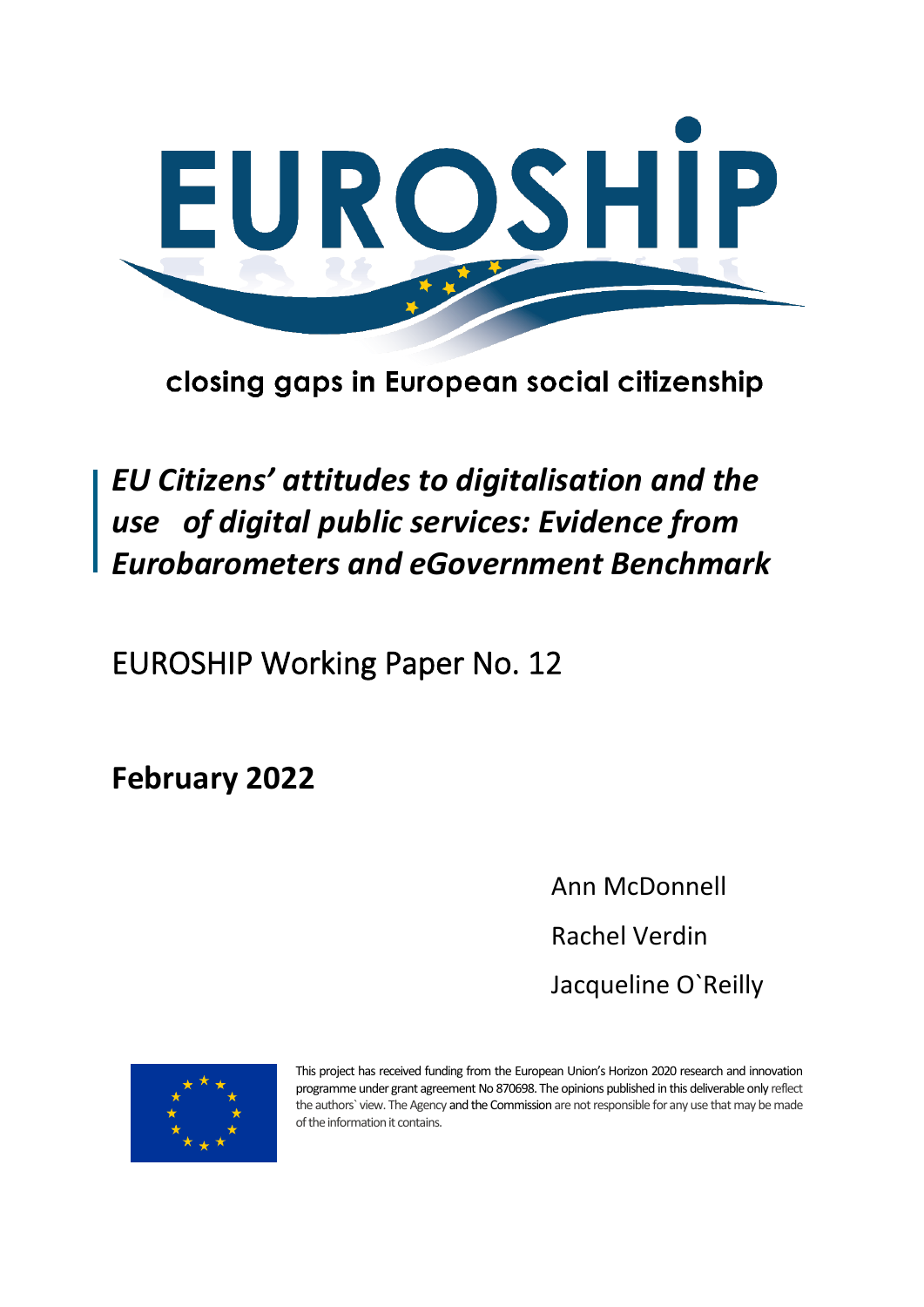EUROSHIP Working Papers are outputs from EUROSHIP project (euroship-research.eu). The series is edited by the project coordinator Professor Rune Halvorsen. The working papers in the series are intended to meet the European Commission's expected impact from the project:

- i) to advance the knowledge base that underpins the formulation and implementation of relevant policies in Europe with the aim of exercising the EU social rights as an integral part of EU citizenship and promoting upward convergence, and
- ii) to engage with relevant communities, stakeholders and practitioners in the research with a view to supporting social protection policies in Europe. Contributions to a dialogue about these results can be made through the project website euroship-research.eu, or by following us on Twitter: @EUROSHIP\_EU.

To cite this report:

McDonnell, A, Verdin, R, O`Reilly, J (2022) EU Citizens' attitudes to digitalisation and the use of digital public services: Evidence from Eurobarometers *and eGovernment* Benchmark EUROSHIP Working Paper No. 12. Oslo: Oslo Metropolitan University. DOI: 10.6084/m9.figshare.19188227. Available at:<https://euroship-research.eu/publications>.

© Copyright is held by the authors

The original version of this working paper was submitted to the European Commission's Research Executive Agency (REA) as EUROSHIP Deliverable 8.3 in February 2022.

#### **Authors**

[Ann McDonnell,](mailto:a.j.m.mcdonnell@sussex.ac.uk) Digital Futures at Work Research Centre, University of Sussex, UK [Rachel Verdin,](mailto:r.f.m.lyons@sussex.ac.uk) Digital Futures at Work Research Centre, University of Sussex, UK [Jacqueline O'Reilly](mailto:j.o-reilly@sussex.ac.uk), Digital Futures at Work Research Centre, University of Sussex, UK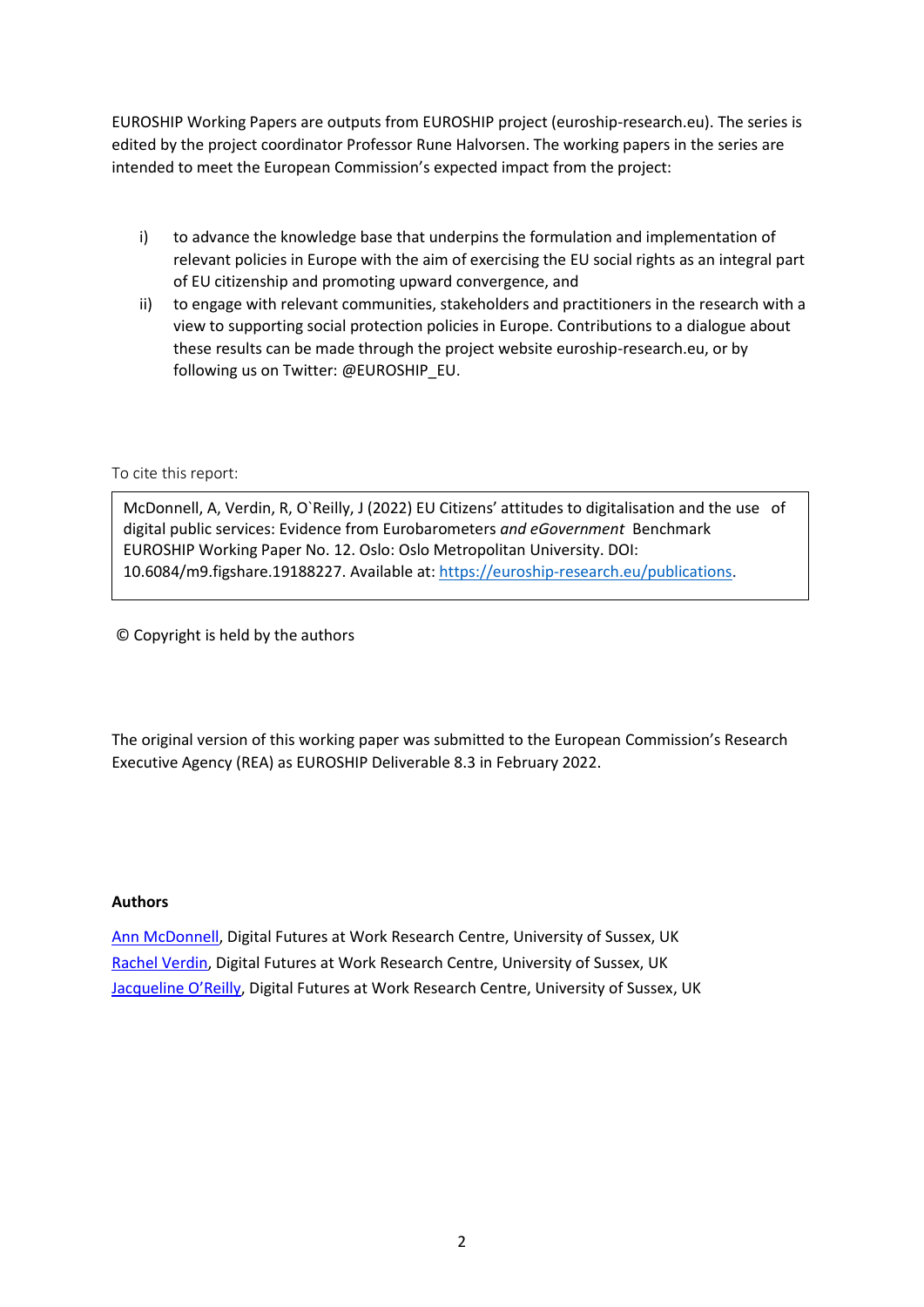## <span id="page-2-0"></span>Abstract

This report examines citizens' attitudes to digital technologies in the context of national strategies to extend access to and use of digital public services.

Using comparative EU Eurobarometer data, we measure citizens' perceptions of:

- i) digital technologies in general,
- ii) their ability to navigate these digital technologies in their daily and work lives, and
- iii) their level of digital skills.

We provide an intersectional comparative analysis of these perceptions by age, education, gender and household type; unfortunately, there is no data on ethnicity.

In addition, the report includes an examination of the most up to date comparative eGovernment Benchmark 2021 data to compare user perspectives on national provisions of digital public services.

It concludes by discussing the policy implications of these differences in citizens' perceptions both within and between countries and the differential rollout of public sector digital technologies across the Euroship countries.

The overall findings indicate:

- 1. Attitudes to digital technology in general are quite contradictory with both positive and negative perceptions of its expected outcomes.
- 2. Individuals' perceptions of their digital skills produce some expected differences in the gaps between different communities across all countries. For example, women, older people, the less well-educated groups and those living in households without children have a lower evaluation of their skills compared to men, younger, better educated, and those living in households with children.
- 3. However, while this is more or less similar across all countries, the extent of these differences varies between countries. Italians and Hungarians have lower levels of confidence in their digital skills than those in countries like Estonia, Spain and the UK. These findings chime with evidence discussed in D8.1 and D8.2 concerned with cross national differences in the take up of digital jobs and the roll out of digitalisation and e-government ([O'Reilly and Verdi](https://euroship-research.eu/wp-content/uploads/2021/12/EUROSHIP-Working-Paper-No.-8-Comparing-the-digital-transformation-of-welfare-delivery-in-Europe.pdf)n 2021and [Verdin and O'Reilly 2021a](https://euroship-research.eu/wp-content/uploads/2021/12/EUROSHIP-Working-Paper-No-9-The-digital-transformation-of-work-and-associated-risks.pdf)).
- 4. Comparing eGovernment Benchmark for 2021 data suggests provision and usability of digital services is not always associated with citizens' improved perceptions of their digital capabilities. This may be a time lag factor or may reflect more entrenched divisions around accessibility and skills, particularly for less wellconnected groups.
- 5. Policy makers will need to address not only the digital provision of public services but also the skills and abilities of citizens to access and use these services to ensure comprehensive digital inclusion.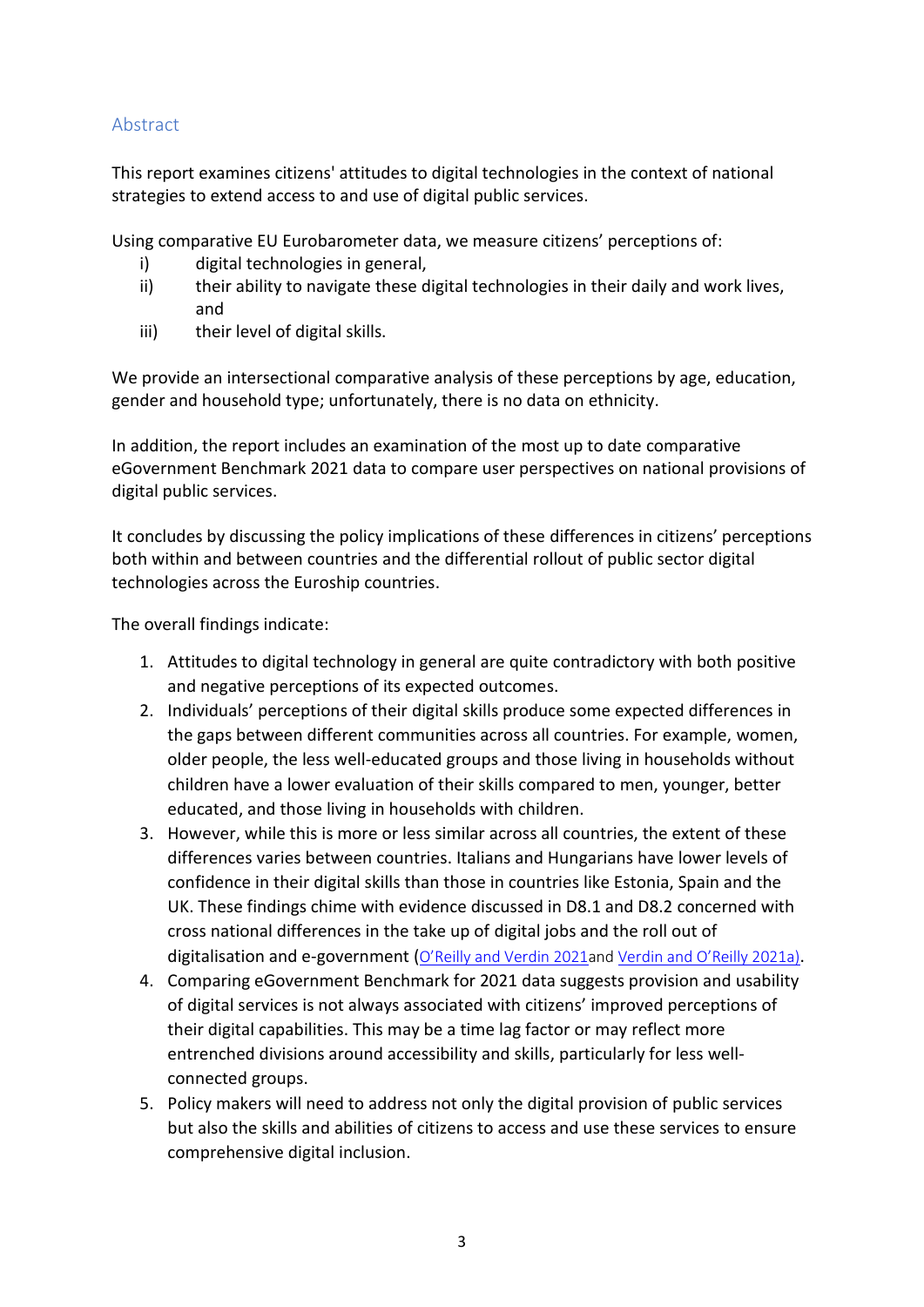# <span id="page-3-0"></span>Table of Contents

| 1. |                                                                                   |  |
|----|-----------------------------------------------------------------------------------|--|
| 2. | The problem: 'accessibility gaps', 'user gaps' and intersectional inequalities  6 |  |
| З. | The data: Eurobarometer 460 (2017) & Eurobarometer 503 (2019) 8                   |  |
| 4. |                                                                                   |  |
| 5. |                                                                                   |  |
|    |                                                                                   |  |
|    |                                                                                   |  |
|    |                                                                                   |  |
|    |                                                                                   |  |
|    |                                                                                   |  |
|    |                                                                                   |  |
|    |                                                                                   |  |
|    |                                                                                   |  |
|    |                                                                                   |  |
|    |                                                                                   |  |
|    |                                                                                   |  |
|    |                                                                                   |  |
|    |                                                                                   |  |
|    |                                                                                   |  |
| 6. | Usability of services and the eGovernment Benchmark Survey 2021  21               |  |
|    |                                                                                   |  |
|    |                                                                                   |  |
|    |                                                                                   |  |
| 7. |                                                                                   |  |
|    |                                                                                   |  |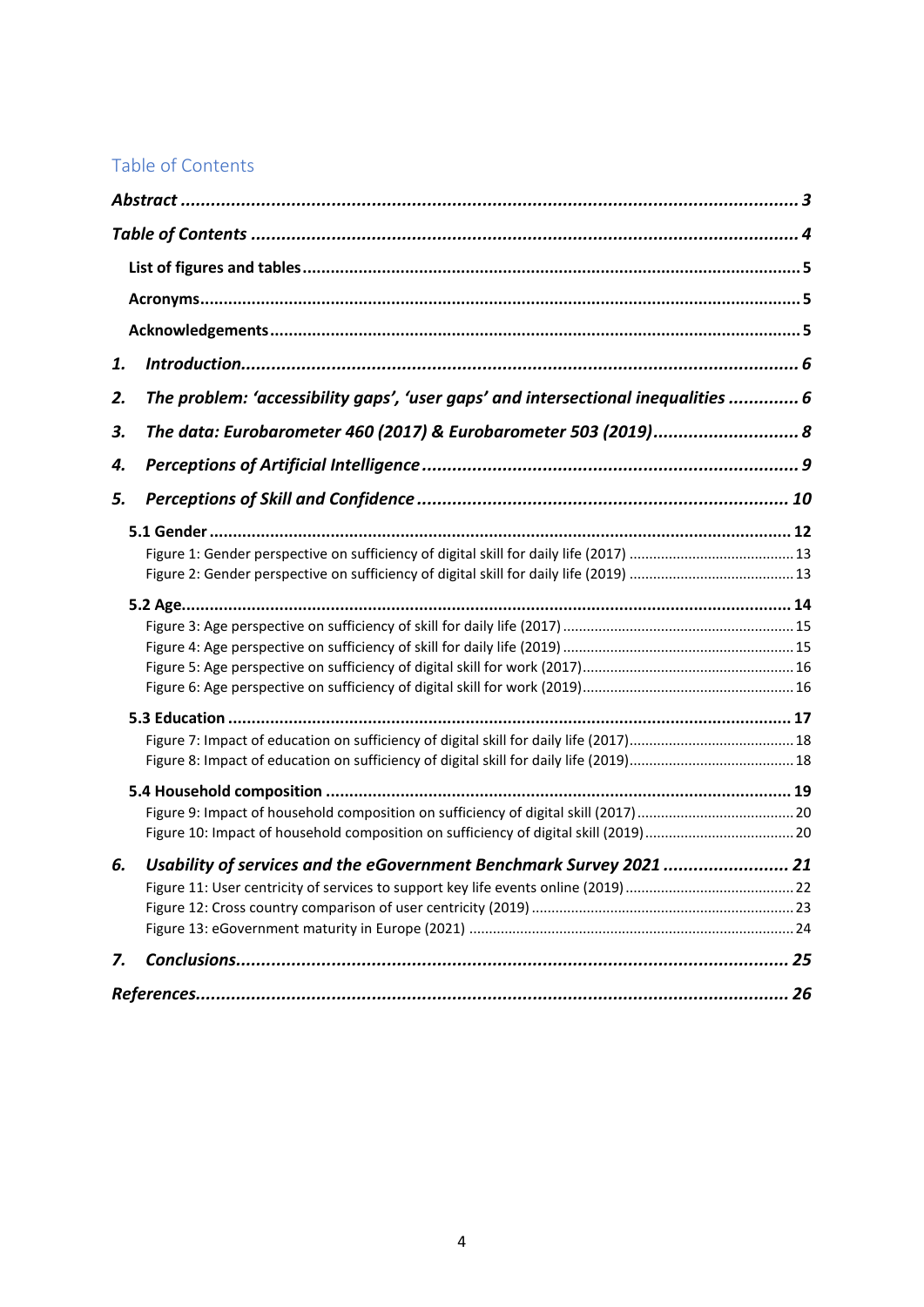#### <span id="page-4-0"></span>List of figures and tables

#### <span id="page-4-1"></span>Acronyms

AI Artificial Intelligence

DESI Digital Economy and Society Index

#### <span id="page-4-2"></span>Acknowledgements

The original task 8.3 outlined in the EUROSHIP proposal submitted for evaluation in March 2019 aimed to "*examine citizens' attitudes towards the impact of digitalization in daily life across the EU. The task will draw on data from the Special Eurobarometer 460 carried out between 18 and 27 March 2017 including some 28,000 EU citizens from different social and demographic categories who were interviewed face-to-face at home in their native language in the 28 Member States. M18-23 (Dec 2021)*."

Since the project was awarded and analysis started in 2020, a new dataset became available: the 2019 Eurobarometer 503 survey '[The impact of digitalisation on our daily lives](https://data.europa.eu/data/datasets/s2228_92_4_503_eng?locale=en)' and supporting report entitled [Attitudes towards the impact of digitalisation on our daily lives.](https://europa.eu/eurobarometer/surveys/detail/2228) This report analyses both surveys to inform the main body of comparison in relation to the original task specification.

In addition, complementary data from eGovernment Benchmark 2021 became available during the analysis period. Key indicators from this source are examined in the report and reference is made to the analysis conducted for deliverables D8.2 and D8.2.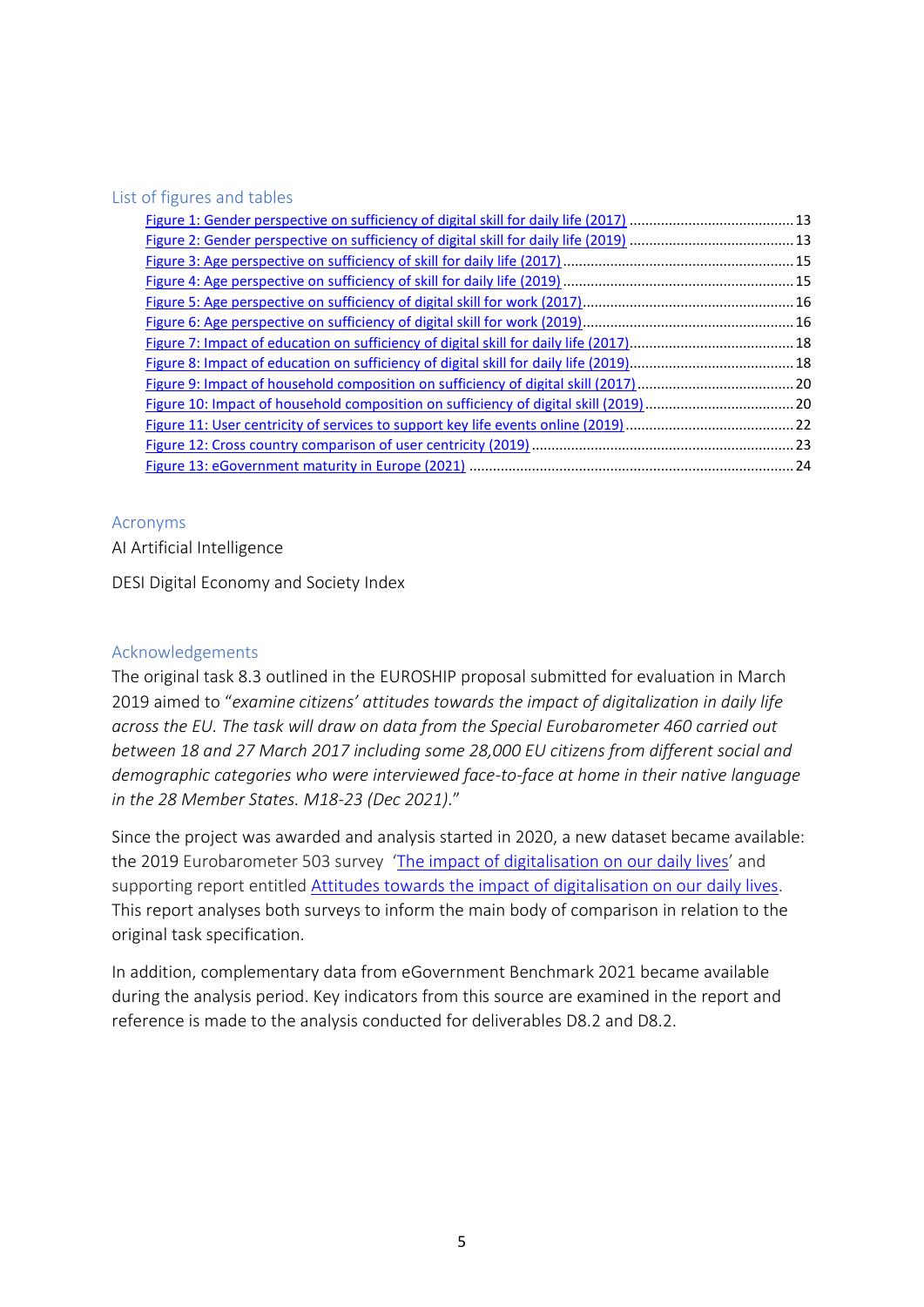## <span id="page-5-0"></span>1. Introduction

This report compares the attitudes and self-reported digital competences of adults across Europe, with a particular focus on access to public services. The pertinence of this analysis is linked to the context of national government strategies to rollout digital public services, and the EU aim of increasing digitalisation of public services across Europe ([O'Reilly and Verdin](https://euroship-research.eu/wp-content/uploads/2021/12/EUROSHIP-Working-Paper-No.-8-Comparing-the-digital-transformation-of-welfare-delivery-in-Europe.pdf)  [2021;](https://euroship-research.eu/wp-content/uploads/2021/12/EUROSHIP-Working-Paper-No.-8-Comparing-the-digital-transformation-of-welfare-delivery-in-Europe.pdf) [Verdin and O'Reilly 2021](https://euroship-research.eu/wp-content/uploads/2021/12/EUROSHIP-Working-Paper-No-9-The-digital-transformation-of-work-and-associated-risks.pdf)a; European Commission 2020; Choroszewicz and Mäihäniemi 2020). This report focuses on a cross national comparison of citizens' attitudes to these technologies and their perceived and actual capabilities to use them. It also draws on up to date eGovernment Benchmarks from 2021 on the extent and roll out of digital public services in Europe drawing on the most up to date comparative data at the time of writing in January 2022.

The analysis demonstrates that attitudes to digital technologies are quite contradictory with both positive and negative perceptions of its expected outcomes. Cross national examination reveals differentiated trends relating to how varying levels of national digital advancement impact citizens' digital skills confidence, alongside within country intersectional differences. The gaps in self-defined perceptions of their confidence to access and use digital public and educational services flag up risks of social exclusion and disconnectedness for different vulnerable groups, regardless of the extent to which these services are being rolled out. The extent of this digital exclusion will be affected not only by government policies to enhance their digital infrastructure and offer, but also around user focused policies to make this transition inclusive.

# <span id="page-5-1"></span>2. The problem: 'accessibility gaps', 'user gaps' and intersectional inequalities

The film *[I, Daniel Blake](https://www.imdb.com/title/tt5168192/)* poignantly captures the challenges for older, traditionally skilled manual workers, with underlying health conditions, to access welfare or apply for work; this experience from the UK has resonance across Europe. The ability to digitally connect to learning, employment and social support services is very unequal distributed (Van Dijk 2020; Mathers et al. 2020; Helsper 2021; Ofcom 2021). These inequalities stem not only from intersectional differences between groups and individuals, but also between households. These inequalities, evident before the pandemic (Atkinson, 2018), became vividly transparent during periods of lockdown (Skountridaki et al., 2020). Some high digital density households eased into learning and working from home; others, lacking the hardware and connectivity, were marginalised, or disconnected (Ayllón et al. 2021; Zheng and Walsham 2021).

Access to digital public services and experiences is marked by two types of gaps: 'accessibility gaps' and 'user gaps'. These affect motivation, skills and effective use of digital technologies (Negreiro, 2015). Digital divisions are often a reflection of other forms of social inequalities in society (Van Dijk, 2012, 2020; Van Deursen, 2015). The process of digitalisation can exacerbate these if little is done to acknowledge and address how inclusive digital policies can be developed beyond the extension of high scale infrastructure.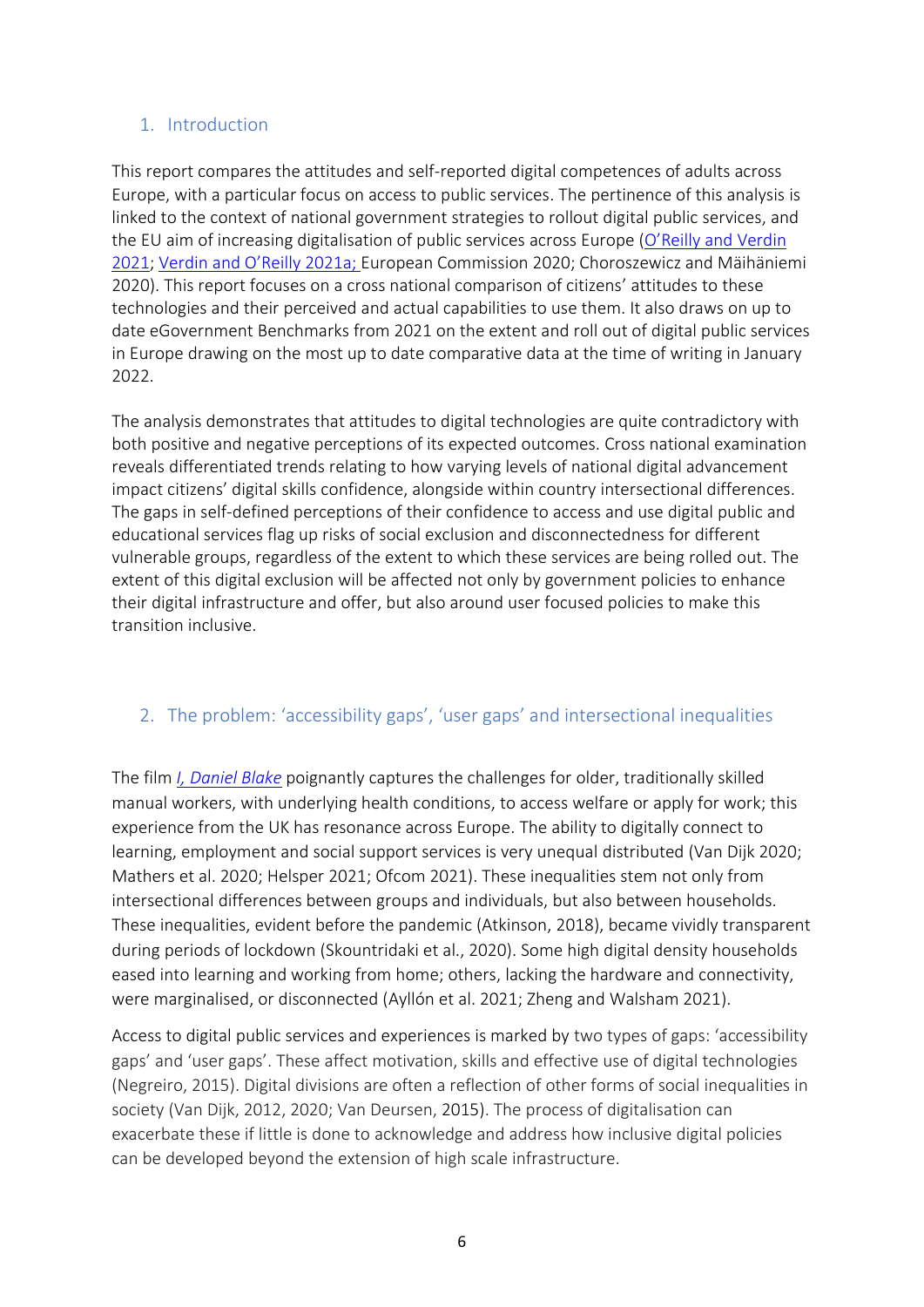The digitalisation of public services has been prominent on national and European government agendas (Cabinet Office 2014; European Commission 2020; Choroszewicz and Mäihäniemi 2020). Policy tends to focus on connectivity infrastructure, while giving a more fragmented understanding of the training and support required to improve individuals' digital assets. Digital assets include having access, or not, to hardware and the skills to use the software. However, a number of gaps between access and usage can be identified along the lines of gender, class, age, ethnicity, disability and region (Zheng and Walsham, 2021). Policy to address these intersectional inequalities in terms of access and usage tends to be disjointed and poorly coordinated.

Appreciating the complexity of intersectional inequalities and power problematises oversimplistic divisions between the 'haves and the have nots' and the 'can and the cannots'. It also underestimates the variety of barriers for different kinds of people to access digital public services. Technological 'solutions' will not simply be about 'connecting the disconnected'. A wider understanding includes who is able to access these services, how they do this, and how effectively can they use these provisions to reinforce their citizenship rights.

The analysis presented here can go part way to contributing to understanding this problem by comparing citizens' perceptions of digitalisation and their ability to use these services across Europe. In subsequent work we will use more qualitative interviews to complement this analysis from the perspective of policy makers and citizens involved in the rollout of digital public services.

In this report we explore how Europeans feel about the increased use of artificial intelligence (AI), about how it affects their work and daily life, and whether they feel they have the digital skills necessary to navigate these new channels in particular for accessing public services (Allen QC and Masters, 2021; Gilbert et al., 2021; Dølvik and Jesnes, 2018: 16). Broad trends in the data and individual attitudes are explored over time by gender, age, education and household composition. 1

The analysis shows notable differences in attitudes and competencies between countries. Within countries perceptions also vary, evidencing how social demographic characteristics reflect intersectional inequalities underlining the risks of digitalisations for already marginalised groups.

These attitudes are then cross referenced to explore the ease of use of online service provision and the rollout of digital services according to the eGovernment Benchmark data for 2021. This analysis is useful to help target initiatives, understand how risks of social exclusion may progress and importantly indicate where gaps are seemingly resilient to change. A major challenge to economic growth and social cohesion within and beyond the EU will be to identify effective policy solutions to bridge these digital divisions and increase citizens' abilities to connect to digital infrastructures to realise their citizenship rights.

 $1$  Unfortunately, the Eurobarometer data does not include analysis of intersectional markers such as ethnicity and disability.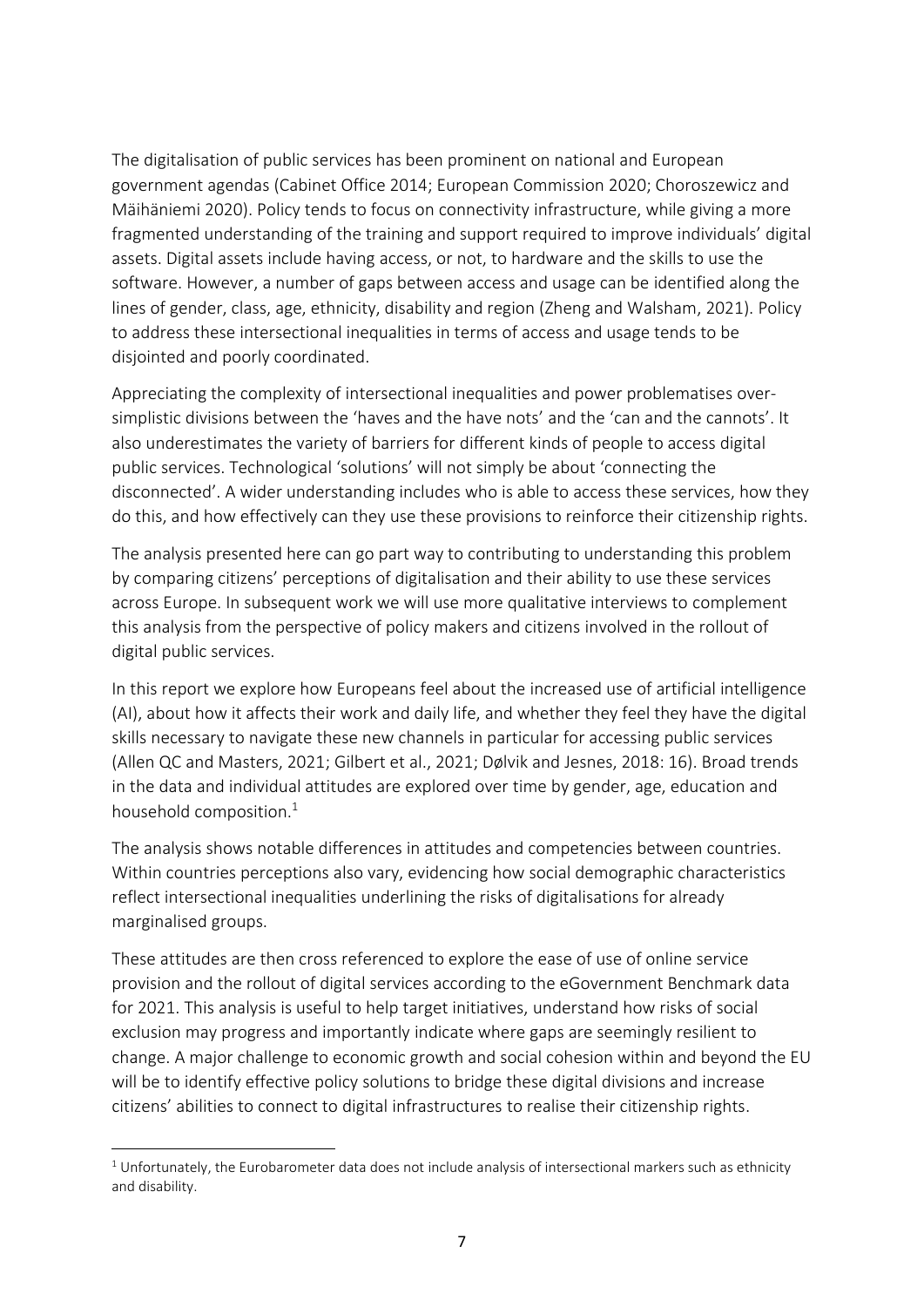#### <span id="page-7-0"></span>3. The data: Eurobarometer 460 (2017) & Eurobarometer 503 (2019)

Drawing on a selection of Eurobarometer<sup>2</sup> data we aim to identify changing patterns and attitudes to digitalisation of daily and working life in Europe. Since the initial EUROSHIP project proposal a new Eurobarometer survey has been conducted in 2019. To keep abreast of this emerging data and provide a comparative analysis, the first part of this report examines two large European surveys and special reports emerging from them: Eurobarometer 460 survey (2017) and the report '[Attitudes towards the impact of digitisation and automation on daily](https://ec.europa.eu/jrc/communities/sites/jrccties/files/ebs_460_en.pdf)  [life](https://ec.europa.eu/jrc/communities/sites/jrccties/files/ebs_460_en.pdf)', along with the Eurobarometer 503 survey (2019) and report '[The impact of digitalisation](https://data.europa.eu/data/datasets/s2228_92_4_503_eng?locale=en)  [on our daily lives](https://data.europa.eu/data/datasets/s2228_92_4_503_eng?locale=en)'. The data from both surveys and reports is interrogated comparatively to reveal country level differences showing how there is not a consistent story across Europe. Analysis concentrates on the six EUROSHIP countries that are represented in the survey (Estonia, Germany, Hungary, Italy, Spain and the UK; Norway was not included). The Eurobarometer results are subsequently evaluated and linked to the eGovernment Benchmarks and earlier comparisons of public sector digitalisation and skills in Europe, both including Norway ([O'Reilly and Verdin 2021](https://euroship-research.eu/wp-content/uploads/2021/12/EUROSHIP-Working-Paper-No.-8-Comparing-the-digital-transformation-of-welfare-delivery-in-Europe.pdf) and [Verdin and O'Reilly 2021a](https://euroship-research.eu/wp-content/uploads/2021/12/EUROSHIP-Working-Paper-No-9-The-digital-transformation-of-work-and-associated-risks.pdf)).

Analysis of these large-scale Eurobarometer surveys helps identify who is most at risk of being digitally disconnected and consequently socially excluded. An intersectional analysis of this data considers how different groups reflect upon their own capabilities and the impacts on existing social inequalities.

The [Eurobarometer 460](https://www.smeacademy.eu/uploads/5/2/4/2/52422965/ebs_460_sum_en_1.pdf) (2017) report contains statistical information and some demographic analysis regarding how Europeans feel about digitalisation. The data used was secured through a large survey carried out between 18 and 27 March 2017. Some 28,000 EU citizens from different social and demographic categories were interviewed in the 28 EU Member States in their native language.

Subsequently [Eurobarometer 503](https://data.europa.eu/data/datasets/s2228_92_4_503_eng?locale=en) (2019) was carried out between 6 and 19 December 2019. 27,498 respondents from different social and demographic groups were interviewed in the 28 EU surveyed states in their native language. The surveys, commissioned by the European Commission, Directorate General for Communications Networks, Content and Technology were carried out by the TNS political and social network and Kantar network respectively.

Overall, the reports show that women, those over 55, those who consider themselves working class and those who left education at a younger age are less likely to be confident about their digital skills and less positive about digitalisation. Alongside these broad social demographic trends, we know from previous analyses of the survey data that countries, such

 $2$  "Eurobarometer is the polling instrument used by the European Commission, the European Parliament and other EU institutions and agencies to monitor regularly the state of public opinion in Europe on issues related to the European Union as well as attitudes on subjects of political or social nature. Eurobarometer provides quality and relevant data for experts in public opinion, researchers, media and the public." <https://europa.eu/eurobarometer/about/eurobarometer>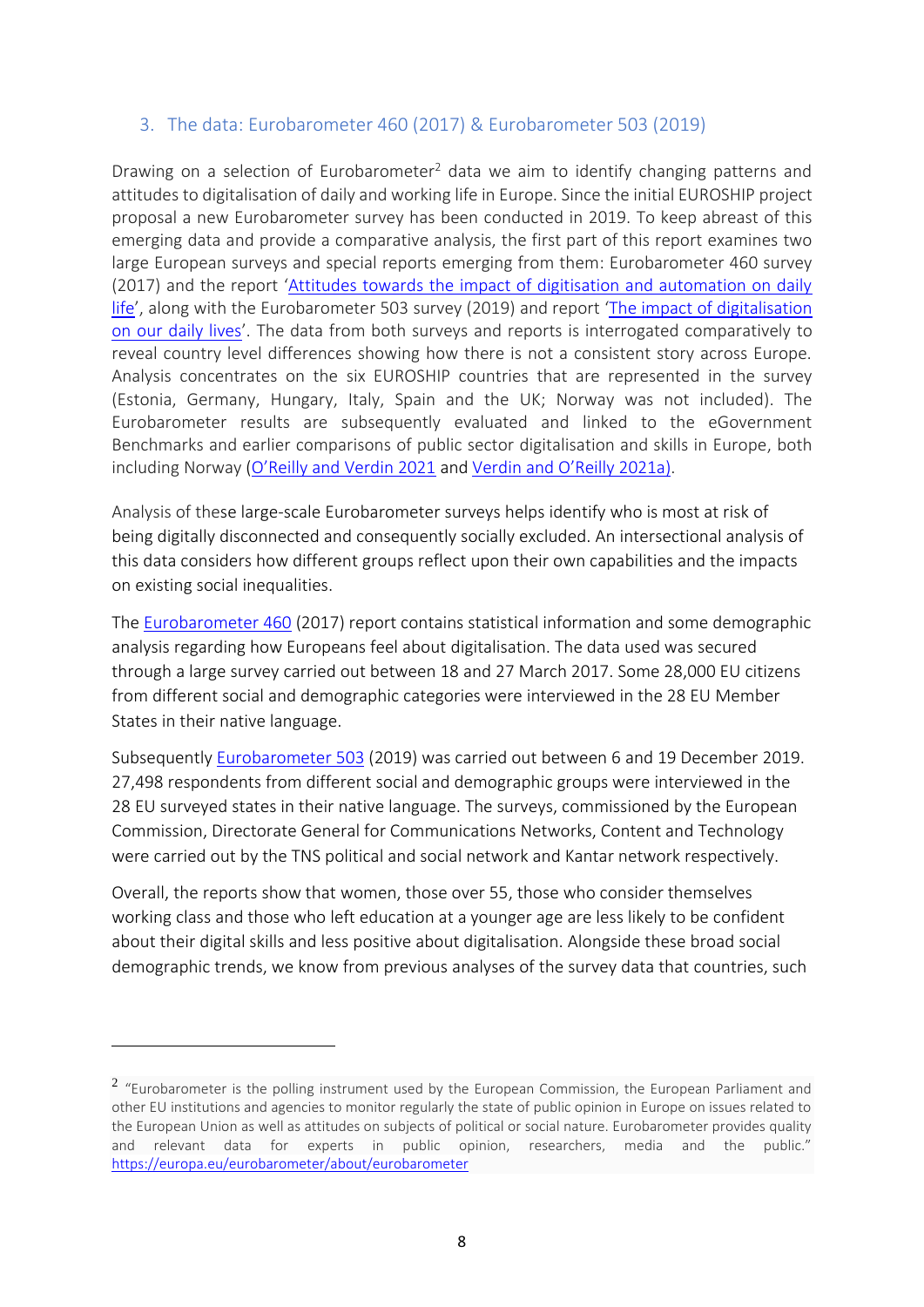as Hungary, Romania, Greece and Bulgaria, are more digitally vulnerable with lower levels of the spread of digitalisation in public and private life (Vasilescu et al., 2020: 35).

This report goes beyond existing research by seeking to understand the nuanced differences between and within countries and how this has changed over time. Given the progressive expectation of engagement with new technologies and exponential speed of automation and digitalisation, there is a pressing need to ensure all citizens are equipped with the skills to navigate daily life. This is and will be particularly important for them to sustain working lives that can respond to both labour market and welfare state transformations (Schwab, 2016; O'Reilly et al., 2018; WEF, 2016). In this context, understanding how citizens' confidence in digital skill differs will inform the next phase of analysis in work package 8 focusing on policy makers' assessment of the roll out of these services. We begin this micro level analysis of the data with an assessment of individual perceptions of AI.

# <span id="page-8-0"></span>4. Perceptions of Artificial Intelligence

Eurobarometer 460 (2017) considers individuals perceived impact of AI, robots and new technology on work and daily life. The key findings from the survey, given as a percentage of all respondents, were largely very positive showing that:

- 68% agree robots and AI are a good thing for society because they help people do their jobs or carry out daily tasks at home;
- 84% agree robots are necessary as they can do jobs that are too hard or too dangerous for people.

The broad levels of agreement demonstrate how respondents perceive the importance of assisting people in their work, with daily needs, or in terms of those in more dangerous occupations.

However, evidence from this survey also highlights the significant levels of reticence around these technologies. Interestingly the survey indicated that those who know more about robots and AI are more positive in their assessment (75%), compared to those that know less (49%) (Eurobarometer 460, 2017: 61). Social demographic factors further mark how respondents differed, demonstrating universal trends between countries. Younger respondents, those who use the internet more frequently, those who stayed in education longer and those with the least difficulty paying bills are less concerned about these developments (Eurobarometer 460, 2017: 60). The inverse is true for older people with limited internet use, low levels of education and more financial difficulties.

More negative opinions were found about the impact of robots and AI on the future of work, but with lower expectations that it would have a direct impact on their own jobs:

- 74% of respondents expect that due to the use of robots and AI, more jobs will disappear than new jobs will be created;
- 72% of respondents believe robots steal peoples' jobs;
- 44% of respondents who are currently working think their current job could at least partly be done by a robot or AI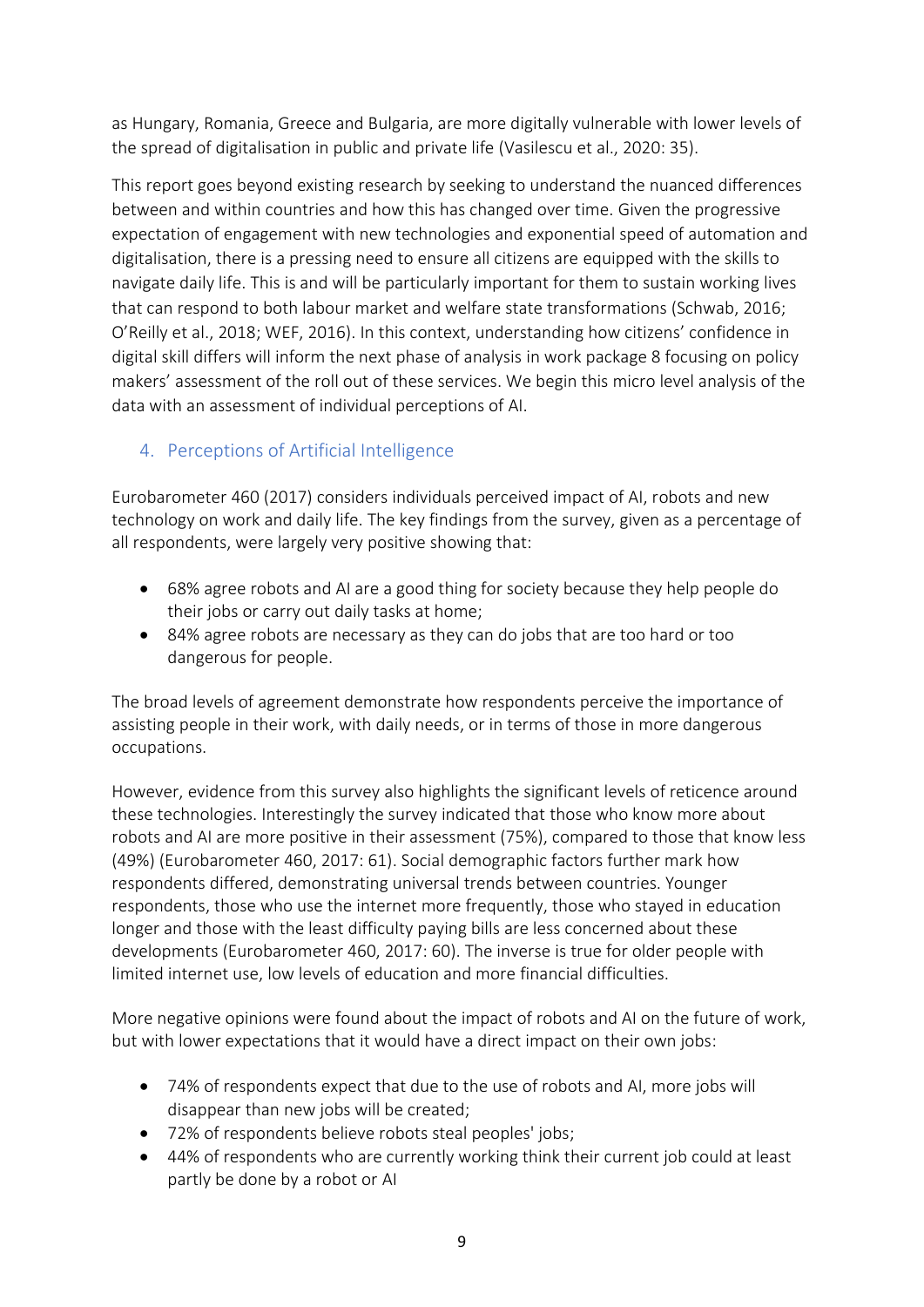While the importance and benefit of AI is widely acknowledged, this is accompanied by concern over the implications of these developments. The contradictions that are emerging demonstrate how the risks associated with the future of work are infiltrating public perceptions (White et al., 2019; Arntz et al., 2016; Verdin and O'Reilly, 2021; Goos and Manning, 2007; Frey and Osborne, 2017). This may further reflect the different experiences and understanding citizens have of new technologies, informed by social demographic factors, such as employment and the sectors they work in (Moreno, 2019: 21).

There are relatively low levels of support for the use of these technologies for personal services and greater concern with the need for robust management with the introduction of automated services:

- 26% of respondents are comfortable with having a robot to provide them services and companionship when infirm or elderly, or with having a medical operation performed on them by a robot;
- 22% would be comfortable being driven in a driverless car in traffic;
- 88% of respondents agree robots and AI are technologies that require careful management

The pandemic has enhanced the speed of change, highlighting the potential benefits of new technologies. However, the need for a public policy response in terms of the usage of AI is also marked, as both opportunity and risk are significant (Berg et al., 2016, WEF, 2018). Changes are evolving at an exponential rate without any clear understanding or framework to control usage. Companies profiting from technological developments are doing so in an unregulated environment and without limitation (Moreno, 2019: 22). The levels of confidence amongst respondents underline the risks described by Verdin and O'Reilly (2021a), with reference to the emerging digital employment labour market (Hauben et al., 2020). Future EUROSHIP deliverables will build upon these findings by seeking to understand how national digital strategies are intending to offset these risks.

The responses discussed here demonstrate an inherent paradox. On the one hand citizens see AI and robots as a force for good, while also expressing concerns and contradictions in their perceived effects. Given these mixed findings, we now turn to consider how individuals perceive their capacity to engage with the infiltration of digitalisation in work and daily life.

# <span id="page-9-0"></span>5. Perceptions of Skill and Confidence

Cross-national comparisons of responses to the Eurobarometers related to individual perceptions of their skills and confidence in using digital technologies illustrate significant variability both within and between countries. Some of this variation between countries is related to how digitally advanced countries are (Vasilescu et al., 2020). Country differences reinforce the trends observed in O'Reilly and Verdin's (2021a) analysis of the EU Digital Economy and Society Index (DESI) data. This section first outlines overall trends in Eurobarometer 460 (2017), with a comparison over time with Eurobarometer 503 (2019). Cross-national and within country differences are compared according to gender, age, education, and household composition.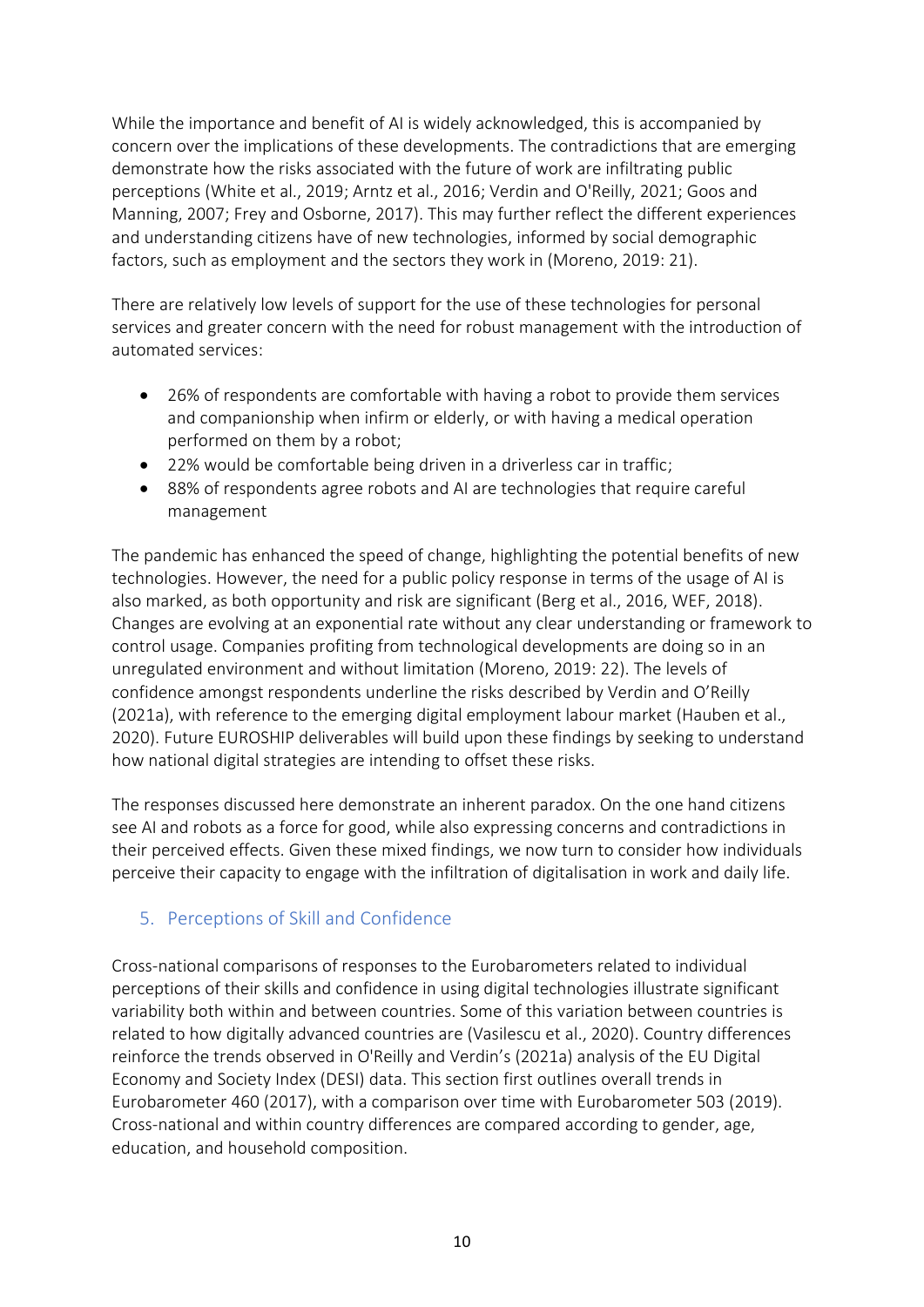Eurobarometer 460 (2017) found overall quite positive perceptions:

- 75% of respondents think the most recent digital technologies have a positive impact on the economy, 67% on their quality of life, and 64% on society at large;
- 71% agreed that they had sufficient digital skills for daily life;
- 65% consider themselves sufficiently skilled in the use of digital technology to use online public services;
- 76% of those who use the internet every day say the impact of these technologies on their quality of life has been positive (compared to 38% who never use the internet).

The impact of the change associated with digital technologies was also assessed in relation to the skills needed for work:

- 80% of respondents who were employed agreed that they were sufficiently skilled in the use of digital technologies to do their work;
- 64% say they are sufficiently skilled to benefit from digital and online learning opportunities.

While a large majority of Europeans consider themselves sufficiently skilled in the use of digital technology for work and daily life, a substantial minority of between 20-36% do not. There is a notable difference between countries in the size of this gap. Understanding this lack of confidence and the factors that shape it is critical if countries are to equip all their citizens with the skills they require to meet the structural rollout of these technologies in public and private life.

As you would expect, in countries that are more digitally advanced citizens report higher levels of confidence in the digital skill levels for daily life: Estonia (85%), the UK (79%), Germany (73%), Spain (68%), Italy (66%), and Hungary (52%) (Eurobarometer 460, 2017: 26). This suggests that increased exposure to digitalisations improves the perceptions of confidence amongst individuals.

There are subtle differences between countries when analysing responses to levels of confidence with the digital skills needed for work. The level of agreement in EUROSHIP countries is as follows: the UK 89%; Estonia 86%; Spain 80%; Italy 79%; Germany 78%; and Hungary 57% (Eurobarometer 460, 2017: 28). The data shows that confidence is higher overall, most notably in the UK (+10%), Spain (+12%) and Italy (+13%). This suggests that work is a positive influence in shaping confidence in digital skill.

According to Eurobarometer 503 (2019), the proportion of respondents who consider themselves to be sufficiently skilled in their use of digital technologies for daily life / or to do their job, remained relatively stable, dropping only by 1%. However, there was an overall 5% decline in those 'totally agreeing' with the statement, suggesting that the complexity of tasks and speed of change is outpacing how some citizens' perceive their abilities to meet these changes.

The original data from both surveys has been cross referenced with social demographic features to help understand how intersectional differences may impact the capabilities of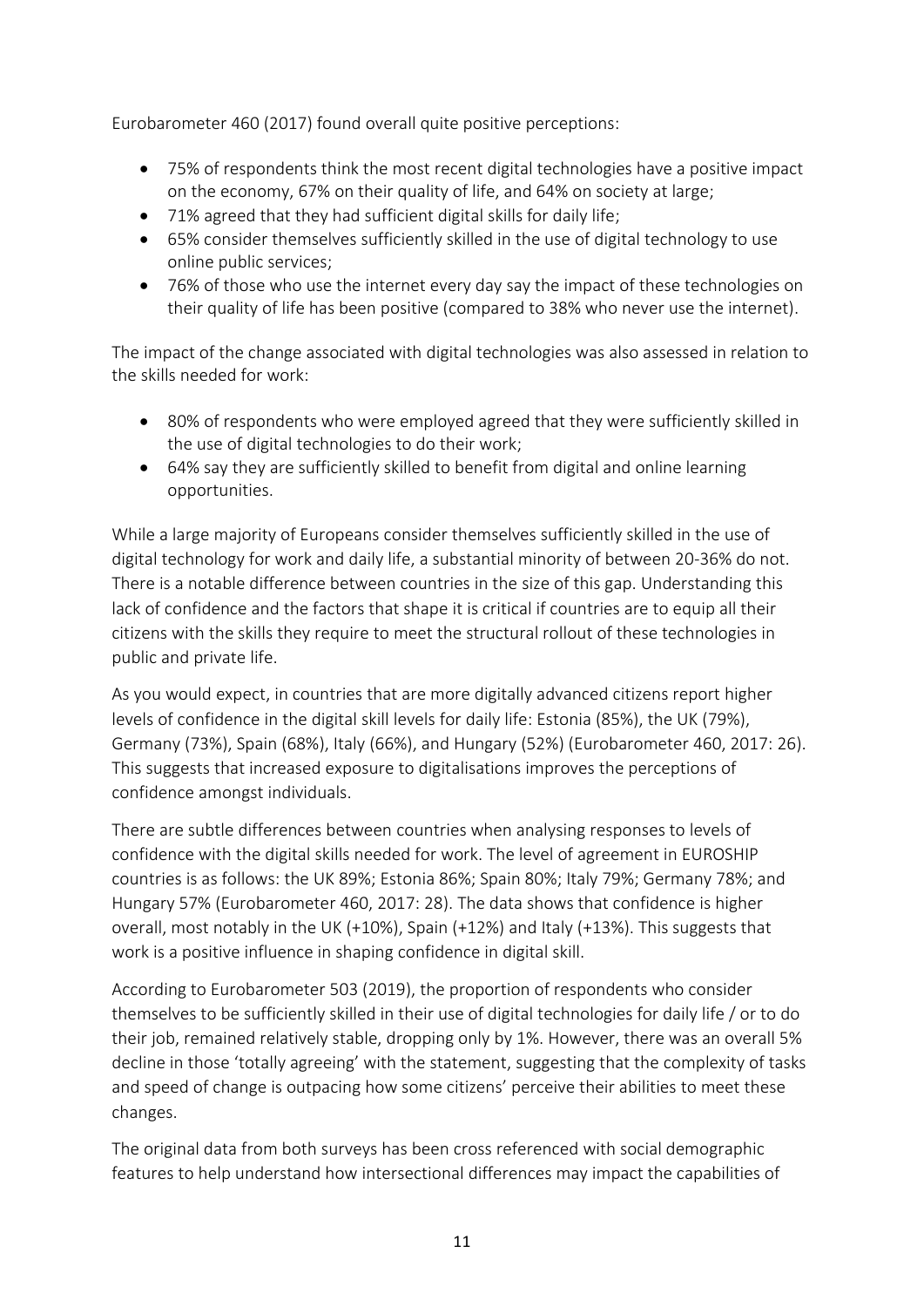those with certain characteristics in variable ways. Respondents in both surveys were asked their level of agreement with the statement, 'I have sufficient digital skills within my daily life'.<sup>3</sup> In the following analysis the level of agreement, measured on a Likert scale, is evaluated with reference to gender, age, education and household composition. <sup>4</sup> This illustrates areas of consensus and difference both within and between countries. We begin with analysis of gender.

#### <span id="page-11-0"></span>5.1 Gender

Men are more likely than women to agree, that they have sufficient digital skills for daily life across all EU countries (75% v 68%) (Eurobarometer 460, 2017: 26). Specific scrutiny of EUROSHIP countries (see Figure 1) supports this finding. The largest gender difference can be observed in Italy (12%), and the smallest in the UK (5%). Both men and women in Hungary reported the lowest levels of confidence with their digital skills for daily life. While the variability in confidence by gender is limited, it remains notable and of concern.

Change in this attitudinal data over time can be seen when comparing Figure 1 (2017) with Figure 2 (2019). In all countries male participants still agree with the statement more than females. In the German case, levels of agreement by both men and women increased, however the gender gap also grew (6% in 2917 - 11% in 2019). The data shows an increasing gender gap in confidence levels in the UK, Spain, Germany and Estonia. Conversely, in Italy and Hungary the gender gap in confidence level has declined. Interestingly, while overall levels of confidence for both sexes in digital skill grew in Hungary, in the Italian case overall agreement declined between the two surveys.

Gender differences with women's lower level of confidence in their digital skills is clearly evident from this data. Despite the well-established importance of ensuring women's inclusion in the digital transformation of society, this comparative data suggests existing inequalities are at risk of being exacerbated for particular groups of women (Criado-Perez, 2019; Mariscal et al., 2019; Sorgner et al., 2017; Verdin and O'Reilly, 2021).

<sup>&</sup>lt;sup>3</sup> For figures 1, 3, 7 and 9 participants for the Eurobarometer 460 report who were asked if they had sufficient digital skills within daily life are reported as: Estonia n= 1017, Germany n=1537, Hungary n= 1053, Italy n= 1022, Spain n=1024, UK n=1037. For figures 2, 4, 8, and 10 participants for the Eurobarometer 503 report who were asked if they had sufficient digital skills within daily life are reported as: Estonia n=1001, Germany n=1526, Hungary n=1026, Italy n= 1020, Spain n= 1014, UK n=1023

<sup>&</sup>lt;sup>4</sup> For the purposes of this paper the number of participants who responded to the statements discussed 'totally agree' and 'tend to agree' were added together. The Likert scale is a typical psychometric response scale in which respondents are asked to categorise their level of agreement with a statement.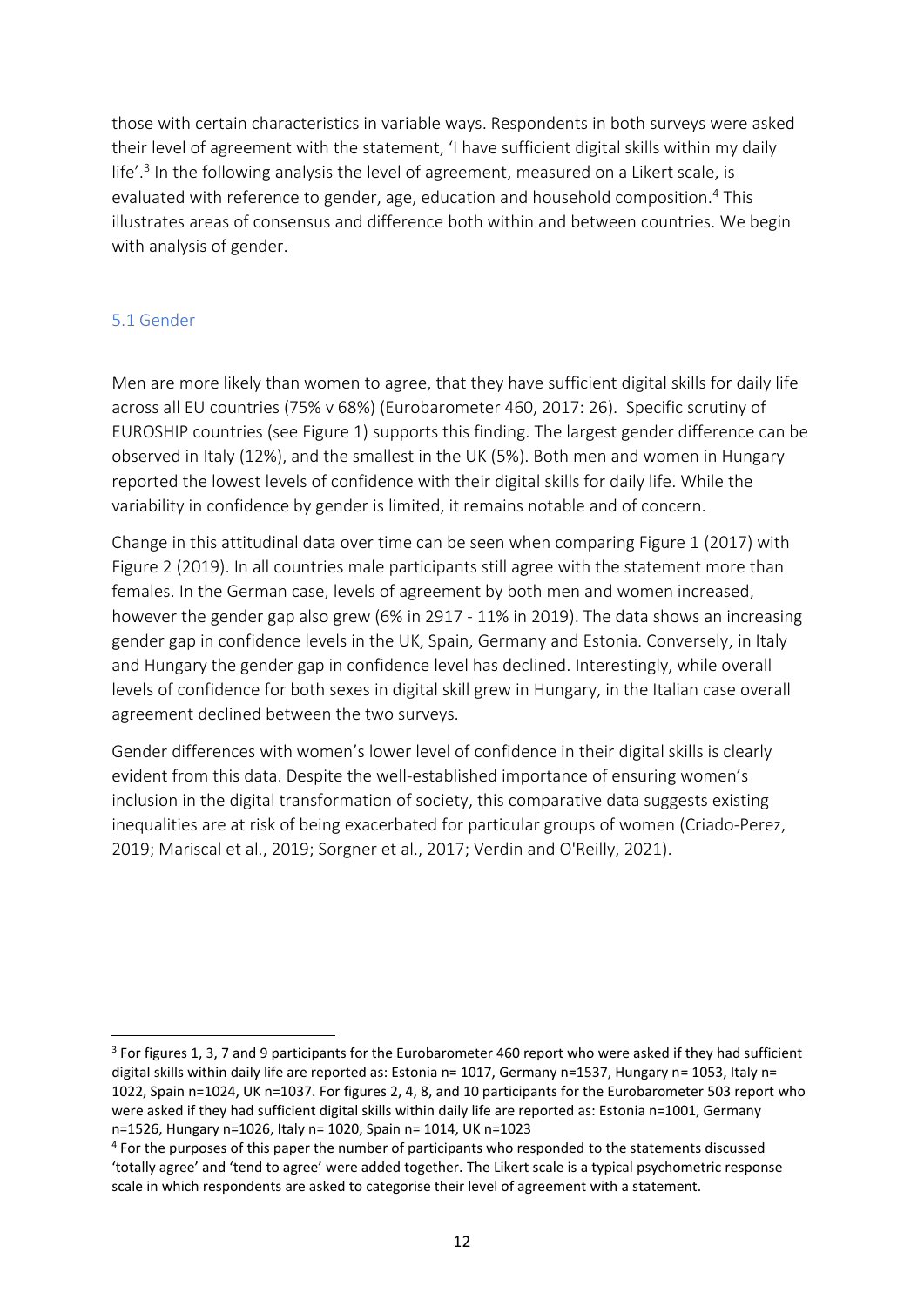

<span id="page-12-0"></span>

<span id="page-12-1"></span>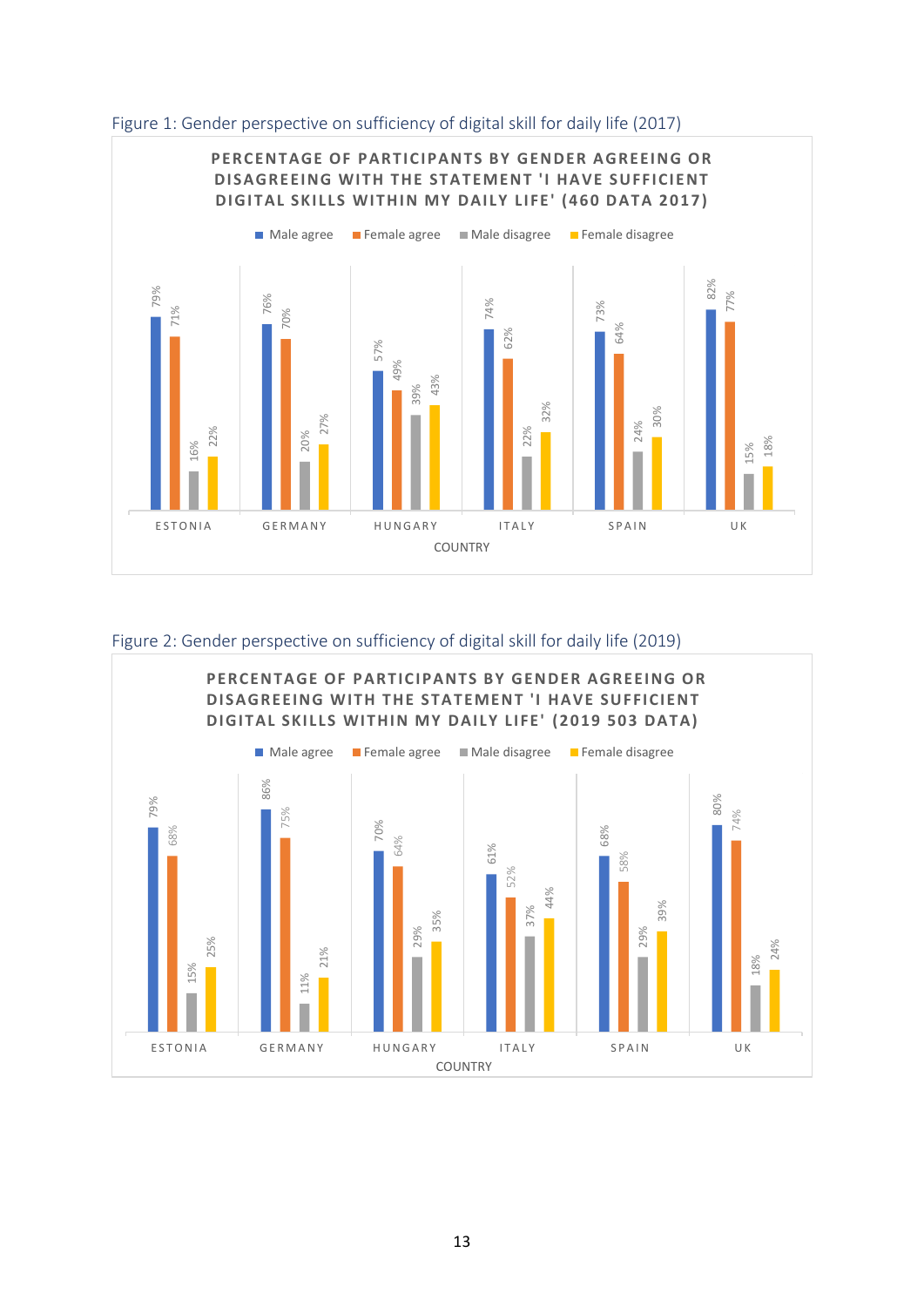#### <span id="page-13-0"></span>5.2 Age

Confidence in the digital skills needed for daily life are higher amongst the young. Across all countries those aged 39 and under are more confident in their skill set than those over 40; the over 55s report the lowest levels of confidence (see Figure 3).

Between countries there is a more mixed picture in terms of the levels of confidence. Figure 3 reiterates the findings of Vasilescu et al. (2020), who suggest that levels of confidence in digital skill relate to how digitally advanced countries are. For example, the overall lower levels of confidence across all ages in the Hungarian case reflects evidence from the DESI data indicating the overall low take up of a number of different digital technologies in Hungary, compared to other European countries (O'Reilly and Verdin 2021).

Changes in these attitudes over time presents a mixed picture (see Figure 4). Age remains a defining feature in 2019: confidence levels decrease with age. Both Spain, and more markedly Italy, have seen declining levels of confidence overall in their digital skill set. Conversely in Hungary and Germany levels of confidence have increased across all age categories.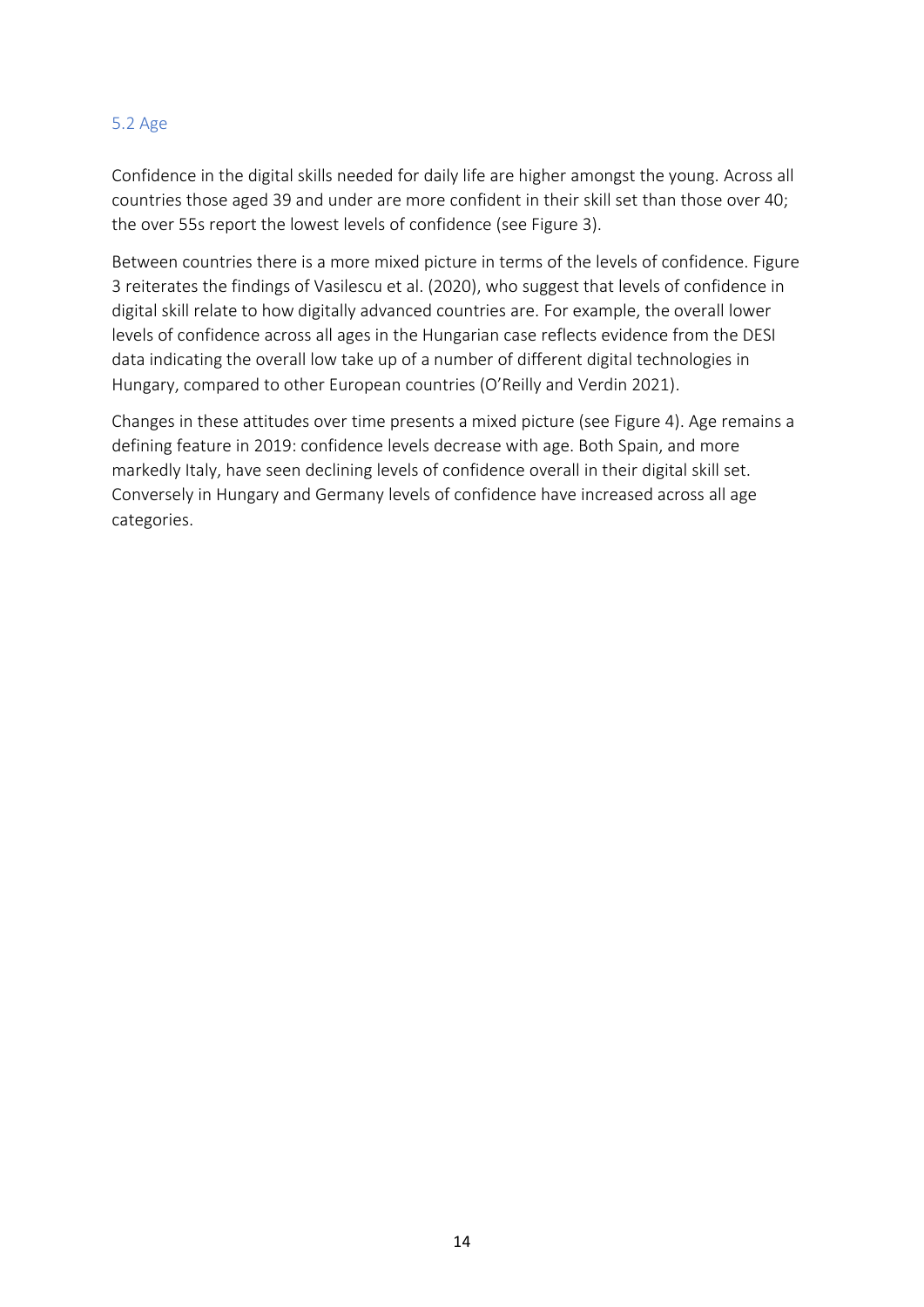

#### <span id="page-14-0"></span>Figure 3: Age perspective on sufficiency of skill for daily life (2017)

<span id="page-14-1"></span>



Given the low levels of confidence reported for respondents aged 55+, further consideration is now given to how respondents felt about the digital skills required for work. Comparison between Figures 5 and 6 shows a marked increase in the level of agreement from respondents aged 55+ over time. Given only those in work were asked this question, this demonstrates how on the job experiences may help to alleviate some of the reskilling needs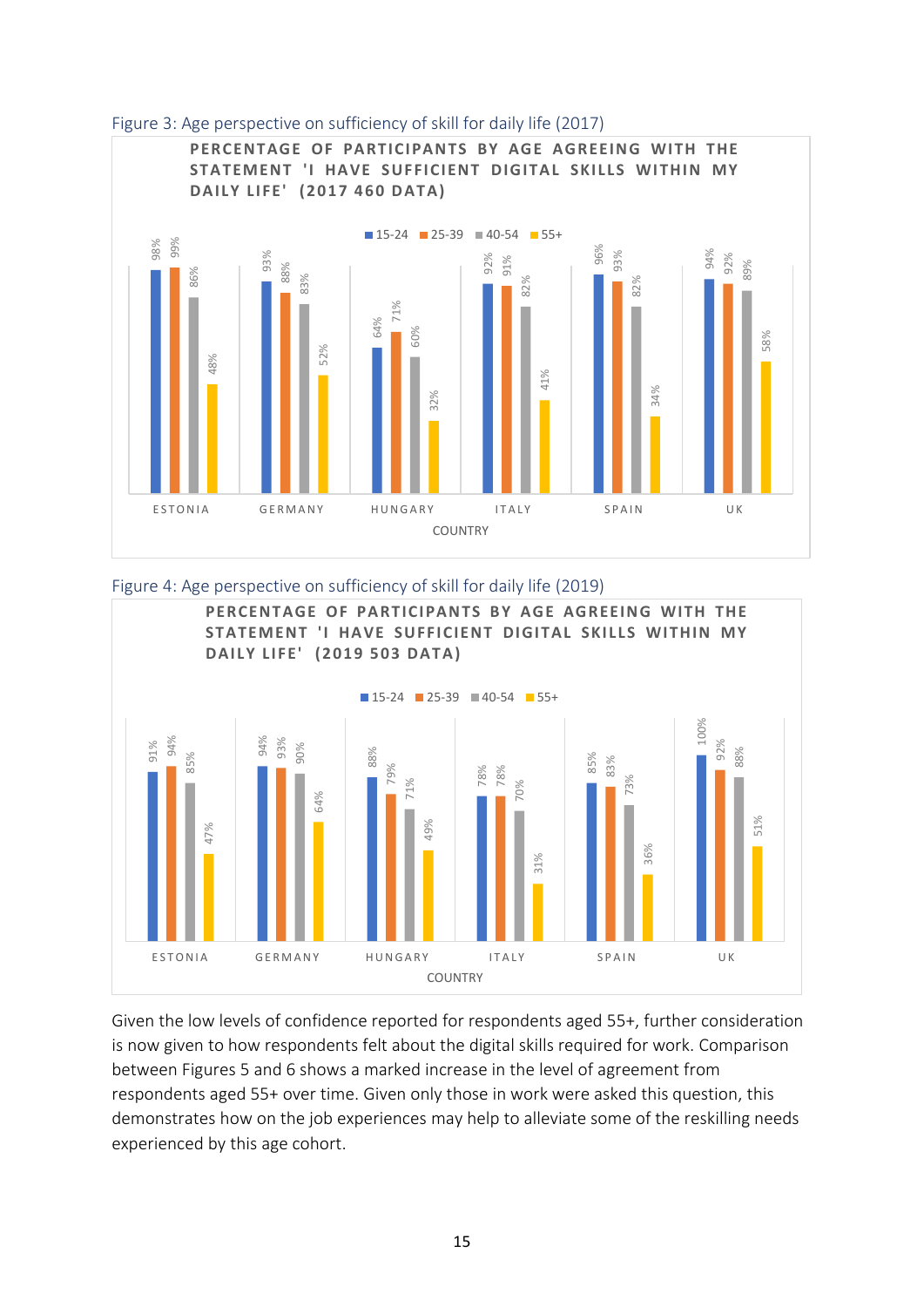<span id="page-15-0"></span>

<span id="page-15-1"></span>

<sup>&</sup>lt;sup>5</sup> For figure 5 and 6 participants for the Eurobarometer 460 report who were asked if they had sufficient digital skills to do their job are reported as: Estonia n=540, Germany n=777, Hungary n= 568, Italy n= 441, Spain n=426, UK n= 563

<sup>&</sup>lt;sup>6</sup> Participants for the Eurobarometer 503 report who were asked if they had sufficient digital skills to do their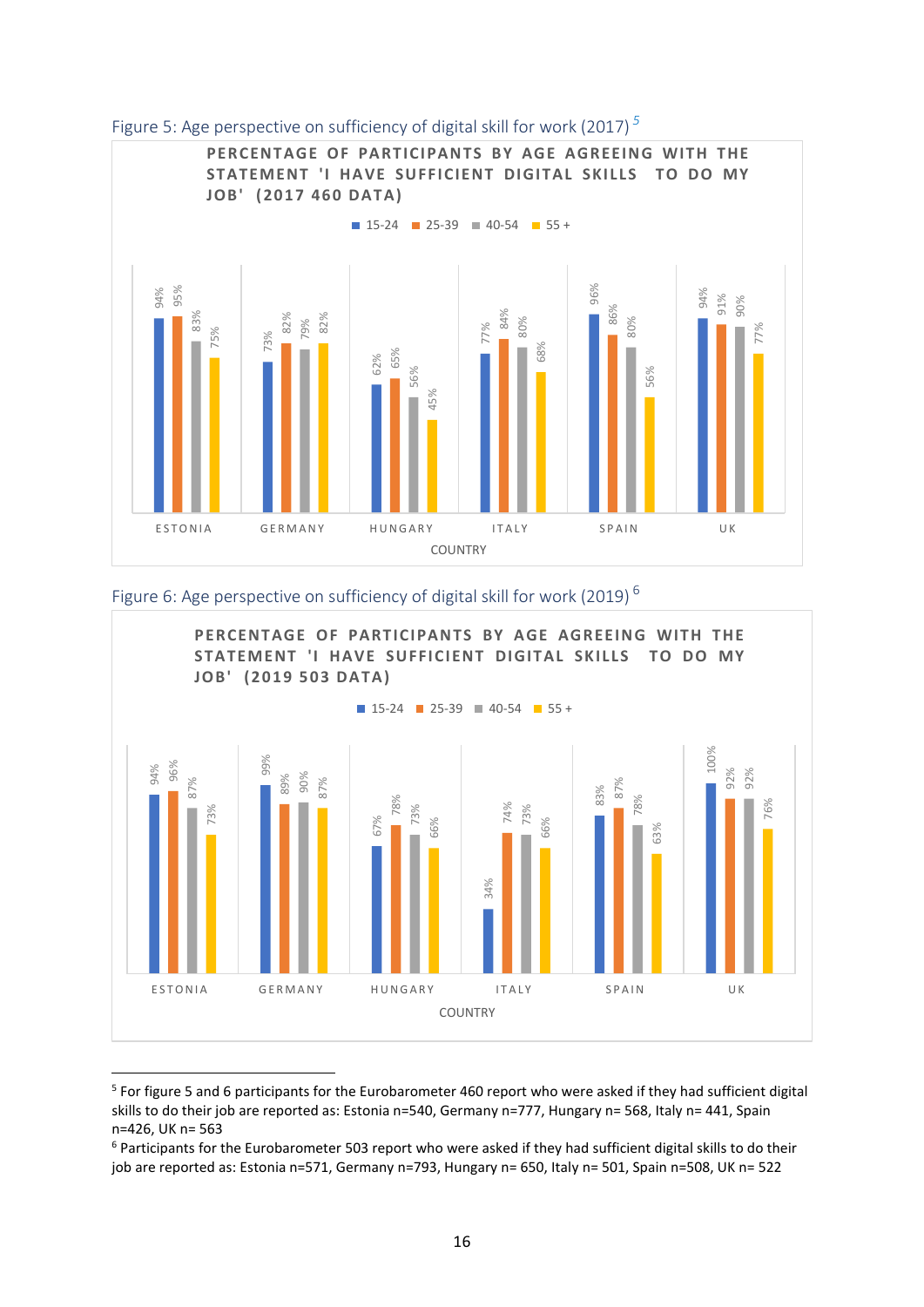Further comparison between Figures 5 and 6 shows a more mixed picture of confidence levels with the digital skills needed for work amongst younger age cohorts. There is a marked rise for those aged 15-24 in Germany and in Hungary for those aged 40-54. Although in Italy the youngest age cohort (15-24) demonstrates a decline of 43%, this is skewed by the very small numbers of respondents in this case (2017 n=6 and 2019 n=4).

The survey data shows the potential risk of digital exclusion associated with age. This challenge is likely to increase, given populations are ageing. What is also clear, through this country specific analysis over time, is the nuance that is needed in order to address these gaps. This underlines the importance of understanding how different age cohorts acquire necessary digital skills and confidence, alongside ensuring that this knowledge can keep pace with the speed of advancement (Betts et al., 2019: 1148).

The relatively low levels of confidence in the digital skills needed for work amongst the younger age cohort in both Hungary (67% in 2019) and Italy (34% in 2019) may suggest that, despite the contention that young people are 'digital natives', they too are not a homogenous group (Helsper and Eynon, 2010). Patterns of confidence are not consistent. It is therefore necessary to understand this variability in order to target appropriate skill provision (Dutton and Reisdorf, 2019). For example, ensuring developments within school, retraining in the workplace and adult education, alongside a focus relevant for older people is targeted according to the specific needs of these age cohorts (Betts et al., 2019: 1161). This will be picked up in the expert interview phase of the research to explore how policy makers are addressing these challenges.

## <span id="page-16-0"></span>5.3 Education

Length of time in education is a strong indicator of digital skills confidence. Those who left education at age 15 are typically the least confident with the digital skills they need for daily life. An increasing level of confidence with the statement 'I have sufficient digital skills within my daily life' runs parallel to the increased length of time spent in education (see Figure 7).

In all EUROSHIP countries the levels of agreement with the statement for those leaving school at 15 is low, particularly in Hungary (24%), Estonia (30%) and Italy (31%). The inclusion of Estonia in this grouping is interesting, given their relative digital advancement. This data again supports the conclusions from O'Reilly and Verdin (2021) and Verdin and O'Reilly (2021a). In addition, it underlines the importance of third sector organisations (i.e. Good Things Foundation in the UK (Mathers et al., 2020)), to counter the risks of digital illiteracy for all age groups, alongside government policies to provide a more universal infrastructure to address this major societal transition.

Comparison over time confirms this pattern across all countries with longer levels of education being associated with higher levels of personal confidence in digital skills (see Figure 8). The notable gap in agreement between those leaving school at age 15, and indeed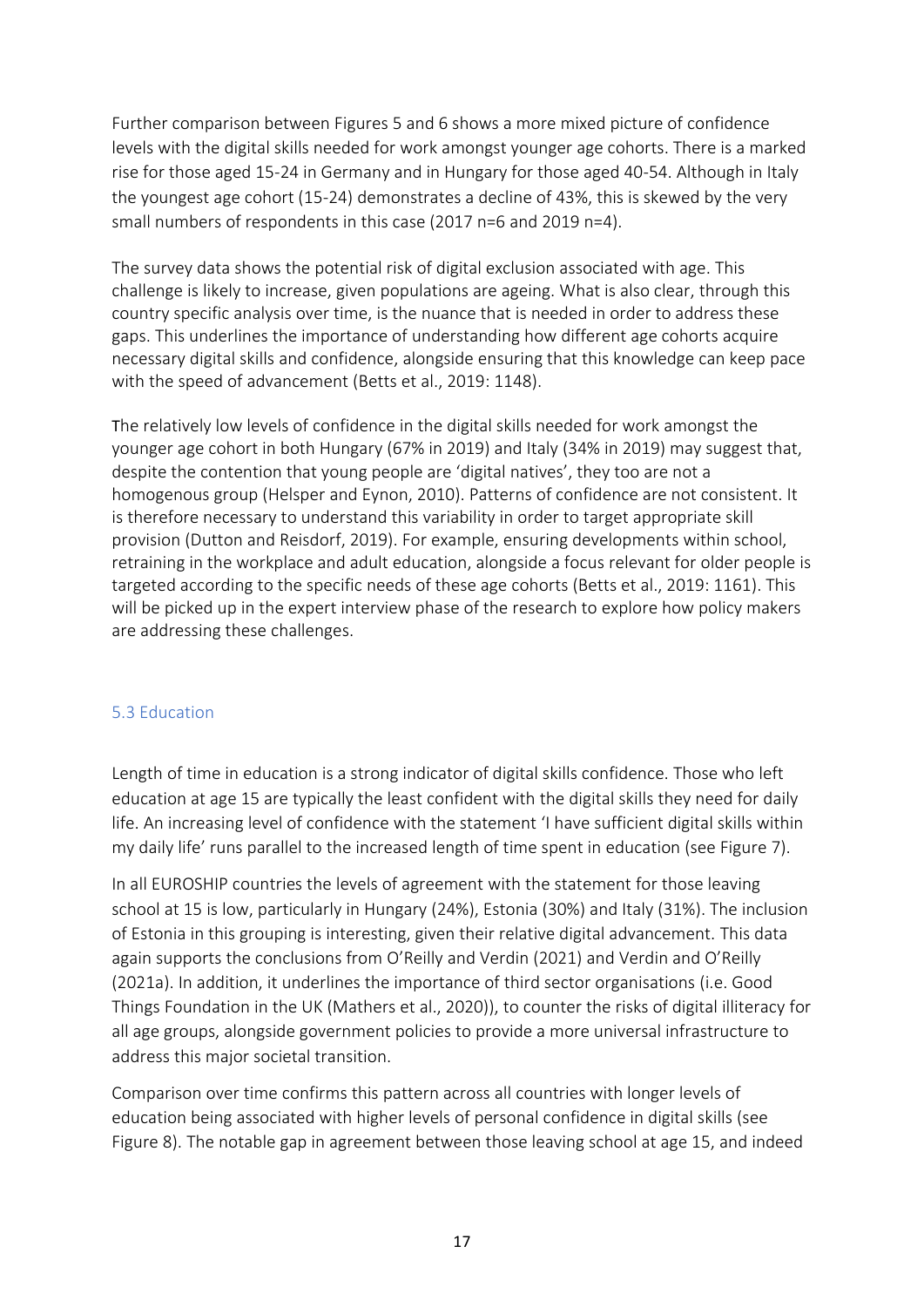for each progressive marker indicating the extent of education acquired, starkly highlights the risks of marginalisation for those who are less educated; and this is evident across Europe.



<span id="page-17-0"></span>Figure 7: Impact of education on sufficiency of digital skill for daily life (2017)

<span id="page-17-1"></span>

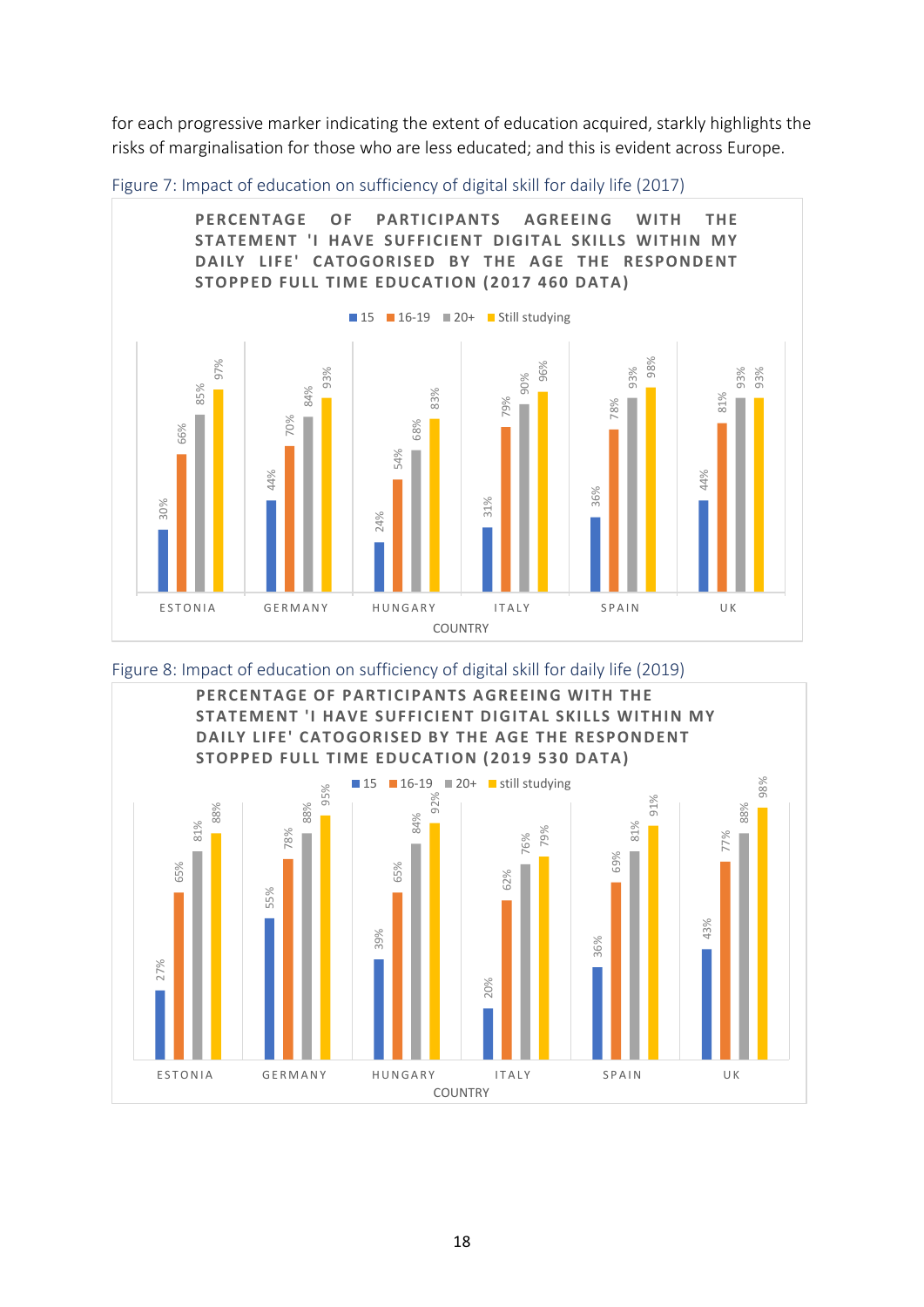Alongside this consistent characteristic, comparison between the surveys also shows a surprising finding. Agreement with the statement in Hungary has increased (by 15% in the age 15 cohort, 11% in the 16-19 cohort, 16% in the 20+ cohort, and then 9% for those still studying). A similar trend of increased confidence across these age cohorts is also evident, to a more limited degree, in Germany.

In other countries, such as Italy, digital confidence has declined across age cohorts (by 11% for those leaving education at age 15, 17% in the 16-19 cohort, 14% in the 20+ cohort and by 17% for those still studying). Given there has been an increase in efforts to improve digital literacy (O'Reilly and Verdin 2021), individuals' perceptions of their digital confidence are faltering.

#### <span id="page-18-0"></span>5.4 Household composition

Turning to examine the impact of household composition on digital skills confidence Eurobarometer findings show that households with children across Europe are more likely to agree they have sufficient digital skills within their daily life (80%), compared to those without children (64%) (Eurobarometer, 2017: 22). However, single parent households with children have the lowest levels of confidence in the digital skills needed for daily life compared to those with two parents (multiple households) (see Figure 9). These gaps may reflect a relative degree of deprivation for single parent households who may have limited access to hardware or connectivity, as discussed in O'Reilly and Verdin (2021) and as reported through periods of lockdown and home schooling during the course of the pandemic (Ayllón et al., 2021; Baker, 2020).

Comparative analysis of the 2019 survey data shows that respondents in multiple households with children still express the greatest confidence in their digital skills (see Figure 10), except in the case of Italy. Levels of agreement have increased in both Germany and Hungary across all household types. Conversely Estonia, Italy, Spain and the UK see declining levels of agreement with the statement across all household types. These declines have been most marked for single households with children in Estonia (21%) and Italy (18%). These findings again highlight the risks for already marginalised groups, given the significant reshaping of attitudes in this two-year period from when the surveys were conducted.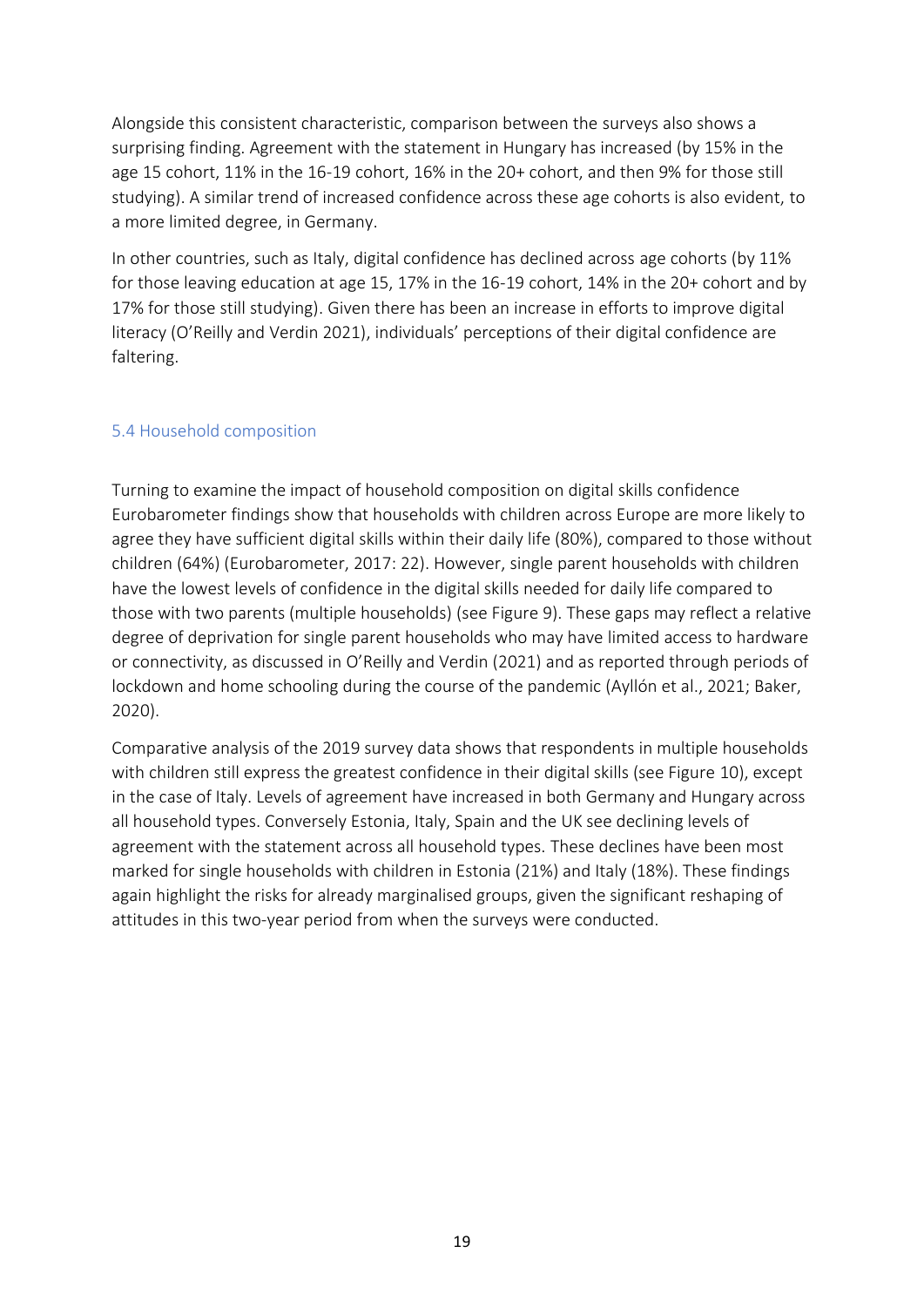

#### <span id="page-19-0"></span>Figure 9: Impact of household composition on sufficiency of digital skill (2017)

#### <span id="page-19-1"></span>Figure 10: Impact of household composition on sufficiency of digital skill (2019)



This data suggests a linkage between digital competence and the role of collaboration and family learning between adults and young people in the home (Helsper and Eynon, 2010:  $516$ ).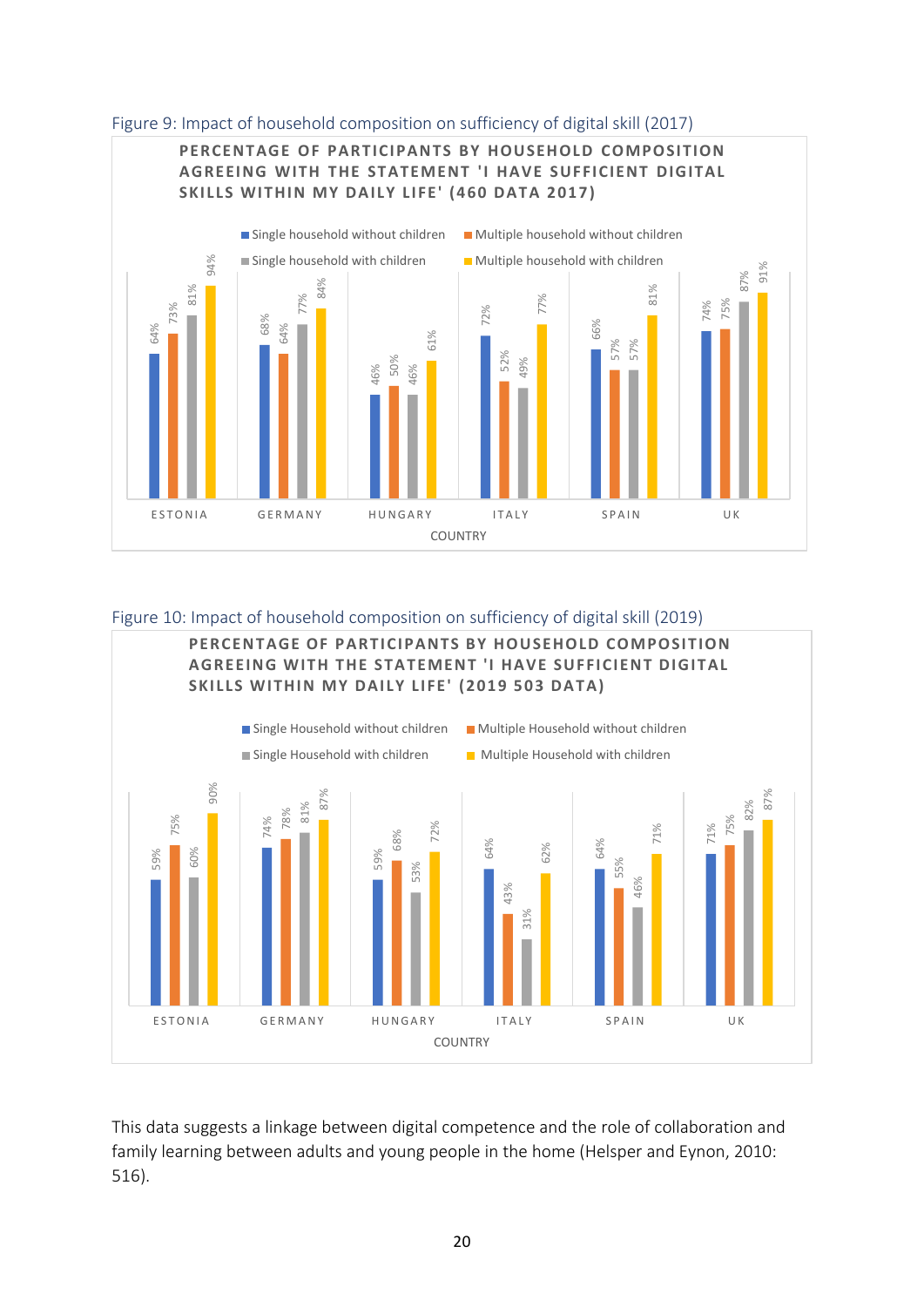This analysis of Eurobarometer 460 (2017) and 503 (2019) has shown how attitudes towards digital competences vary between countries and according to different social demographic characteristics. Respondents were asked about the difficulties they faced in improving their digital skills. Overall responses to Eurobarometer 503 (2019) found the most common barriers as follows:

- A lack of time to improve their skills (27%)
- Not knowing what specific skills they should improve (24%)
- A lack of appropriate training opportunities (22%)

In terms of how to allay their self-reported digital skill gaps, respondents also reflected on what technological solutions may assist:

- A secure single digital ID (63%) for all online services (both public and private)
- Greater security for online services (63%)
- If more public services were online (57%)

In sum, this analysis indicates that while a majority of Europeans feel they have the appropriate levels of skills to navigate their digital daily and working lives, significant minorities do not. These differences are related not only to the difference in national levels of digitalisation, but also vary within countries along an intersectional level of inequality and inaccessibility. Bearing these findings in mind, we now turn to compare evidence for the extent and use of online public services in Europe.

# <span id="page-20-0"></span>6. Usability of services and the eGovernment Benchmark Survey 2021

The [eGovernment Benchmark](https://digital-agenda-data.eu/datasets/e-gov/visualizations) survey provides an analysis of digital government through the eyes of EU citizens. It "*corresponds with the key policy priorities in the [e-government Action](https://digital-strategy.ec.europa.eu/en/policies/egovernment-action-plan)  [Plan](https://digital-strategy.ec.europa.eu/en/policies/egovernment-action-plan) and the [Tallinn Declaration](https://digital-strategy.ec.europa.eu/en/news/ministerial-declaration-egovernment-tallinn-declaration) and brings insights on the state-of play of e-government in Europe.*" (European Commission, 2021).

Our analysis draws on eGovernment Benchmark data from 2013-2019 to explore the maturity of online public services.<sup>7</sup> This survey is used to compare the public social services dimension on the DESI and examines the extent to which government public services are available online (O'Reilly and Verdin, 2021).

The eGovernment Benchmark establishes measures to compare the provision of public services for key life events. These key life events in the 2013-2019 data include: owning and driving a car, moving house, starting and losing a job, having a child, studying, and starting a small claims procedure. The indicators used in the survey include: user centricity, transparency, cross border mobility and key enablers. We focus now on the 'user centricity' dimension to help us understand the Eurobarometer findings. This indicator examines the

 $7$  To ensure consistency with the Eurobarometer analysis eGovernment data from 2019 has been used. This dataset also includes both Norway and the UK.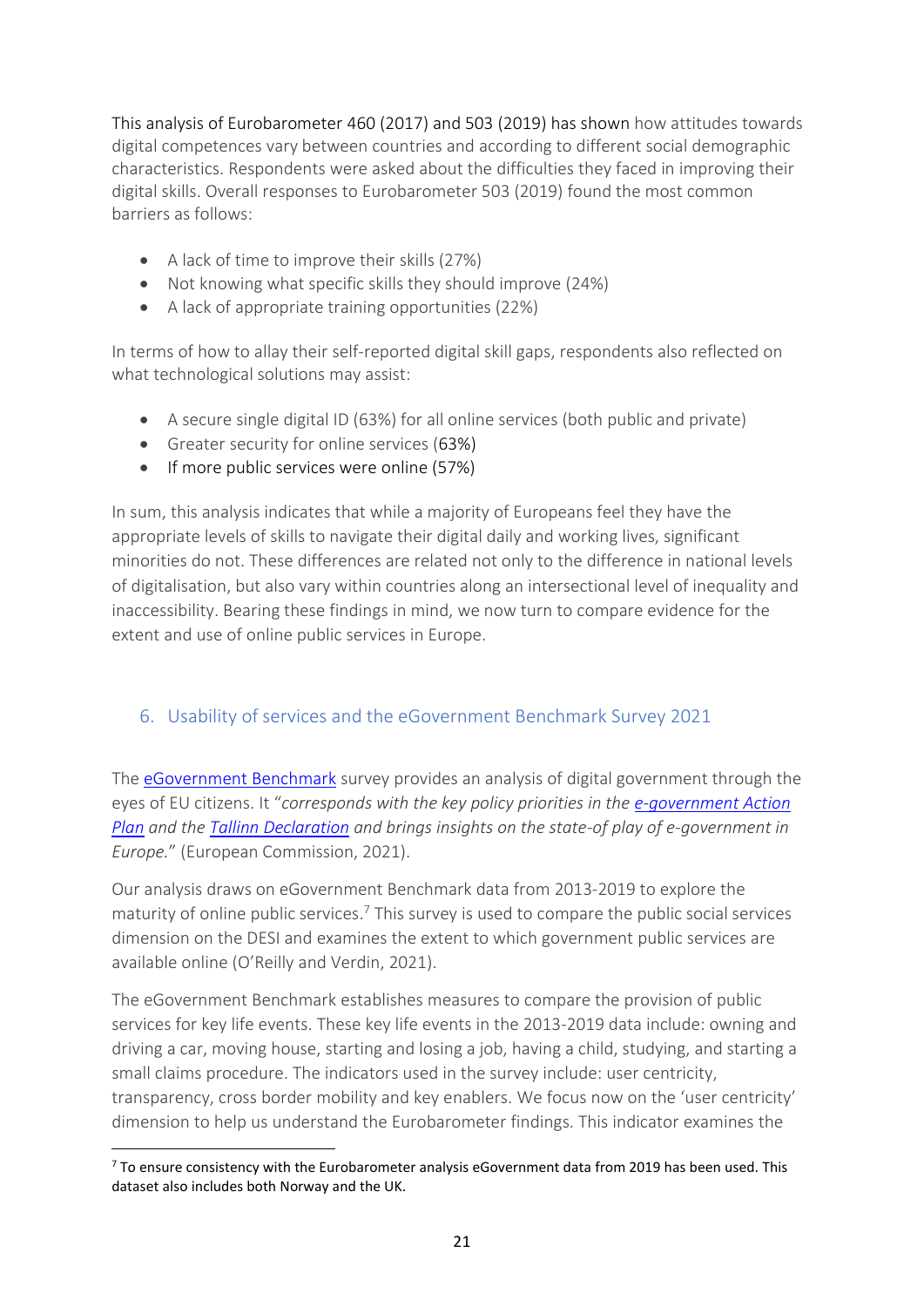extent of service provision online, the ease of use in terms of the support and help available on the website, and mobile friendliness. The 'user centricity' of service provision associated with these life events is assessed by citizens respondents in the eGovernment Benchmark data. In each country respondents report on their experience of government service provision for each of the key life events described.

This analysis is intended to explore the extent to which the attitudes presented in the Eurobarometer surveys may be influenced by the usability of service provisions. Firstly, we can see how overall user centricity reported by eGovernment Benchmark data has changed over time (Figure 11).



<span id="page-21-0"></span>Figure 11: User centricity of services to support key life events online (2019)

Source: [eGovernment Benchmark](https://digital-agenda-data.eu/datasets/e-gov/visualizations)

Legend: Red – Hungary; Yellow – Germany; Lilac – UK; Green – Italy; Pink – Norway; Dark Green – Spain; Turquoise - Estonia

The graph shows marked improvements for Hungary and Italy, alongside consistently strong performances for Estonia and Spain. This broadly reflects the DESI data and digital advancements discussed in O'Reilly and Verdin (2021). While the pace of improvement varies, there is an overall upward trend over time. These improvements in usability show that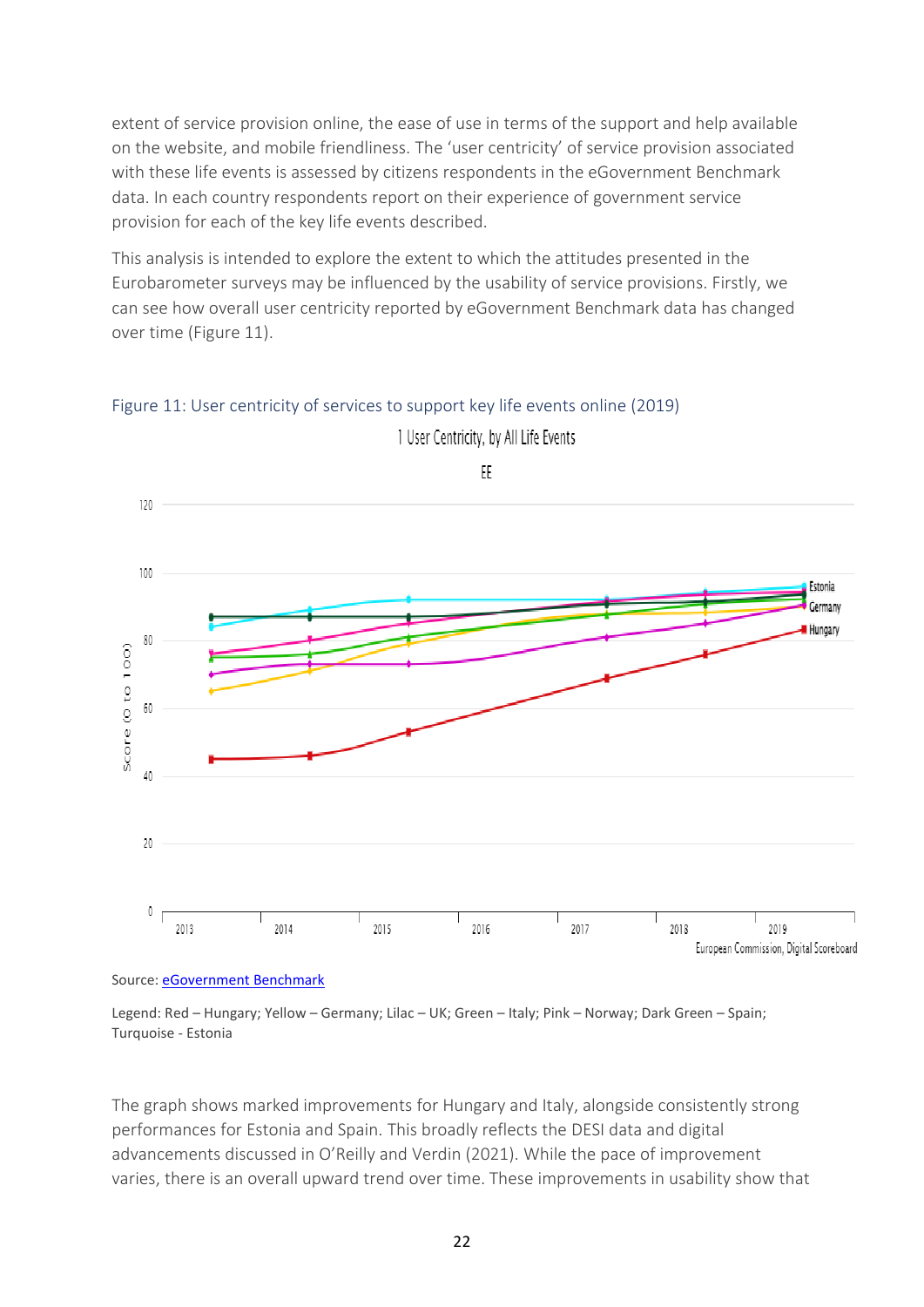online provision of services, citizens experiences of the interface, and mobile friendliness of access are progressing. However, there was no such clear trend in terms of the attitudes reported in Eurobarometer 460 (2017) and 503 (2019). If the digital confidence of citizens cannot keep pace, these advancements may add to the risks of digital exclusion.

Figure 12 provides a snapshot of how EUROSHIP countries compared in 2019, with reference to user centricity.



<span id="page-22-0"></span>

Source[: eGovernment Benchmark](https://digital-agenda-data.eu/datasets/e-gov/indicators)

Scores of over 90 in Estonia, Norway, Spain and Italy show that online services are almost universally available and usable. Nevertheless, the potential to access the services needed for daily life, alongside an easy to use and mobile-friendly interface, is not sufficient to address the confidence gaps reported in Eurobarometer 460 (2017) and 503 (2019).

The eGovernment Benchmark 2021 report provides a useful reflection on how the Covid pandemic has enhanced the speed of technological development. <sup>8</sup> Digitalisation has been implemented at pace as progress towards the 100% target for online provision of public services has continued (European Commission, 2021: 7). That said, the evidence shows that business services (91%) are more digitalised than citizens services (77%) (European Commission, 2021: 26). The higher levels of self-reported confidence in the digital skills required for work as opposed to daily life, shown in Figures 4 and 6, may reflect this development (Eurobarometer 460, 2017: 26 and 28).

<sup>8</sup> The research for the eGovernment Benchmark 2021 was carried out between August and September 2020.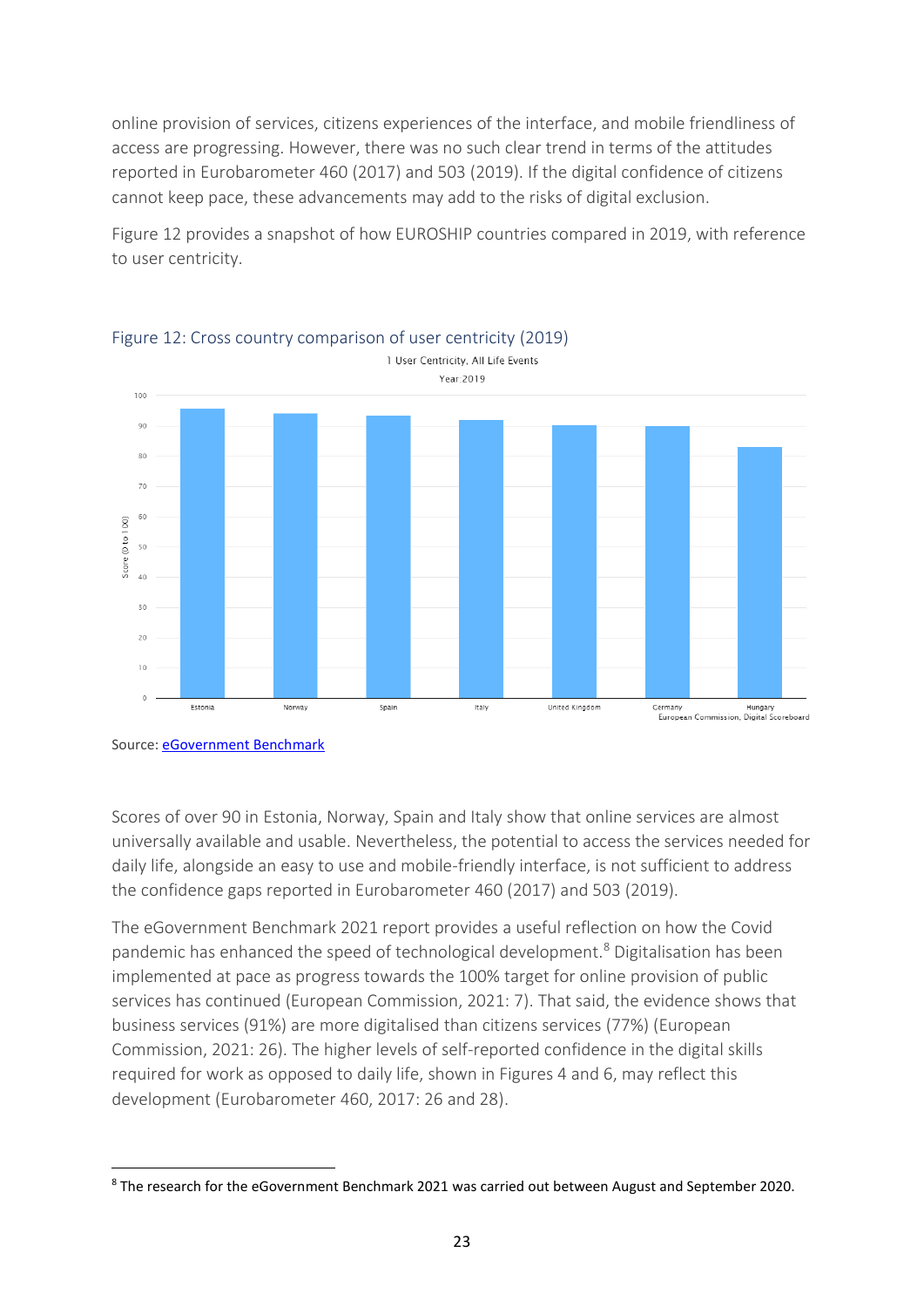Figure 13 shows a broad assessment of performance across Europe according to all indicators in the eGovernment Benchmark data.<sup>9</sup>



#### <span id="page-23-0"></span>Figure 13: eGovernment maturity in Europe (2021)

*Source: European Commission, 2021: 9*

The performance of EUROSHIP countries is as follows: Estonia (92% #2); Norway (81% #11); Spain (78% #13); UK (69% #19); Italy (64% #21); Hungary (63% #22); and Germany (62% #24). While the performance of Estonia, Norway and Hungary accords with the levels of digital advancement reported in the DESI, Germany's position is perhaps more surprising. D8.4 will provide an opportunity to look at how services are being rolled out and how some of these more unexpected gaps, alongside the social demographic differences reflected in the Eurobarometer analysis, are being targeted.

We have seen how the rollout of digital services has increased yet there is still notable variation between countries. It will be interesting to see if the development of online service provision and the upscaling of digitalisation prompted by the pandemic has been accompanied by a comparable improvement in digital skills and confidence of European citizens. Covid has necessitated an escalation of technological development, but may also

<sup>&</sup>lt;sup>9</sup> Indicators (and their respective combined scores) are: User centricity (81%); transparency (61%); key enablers (64%); cross-border mobility (43%) (European Commission, 2021: 8).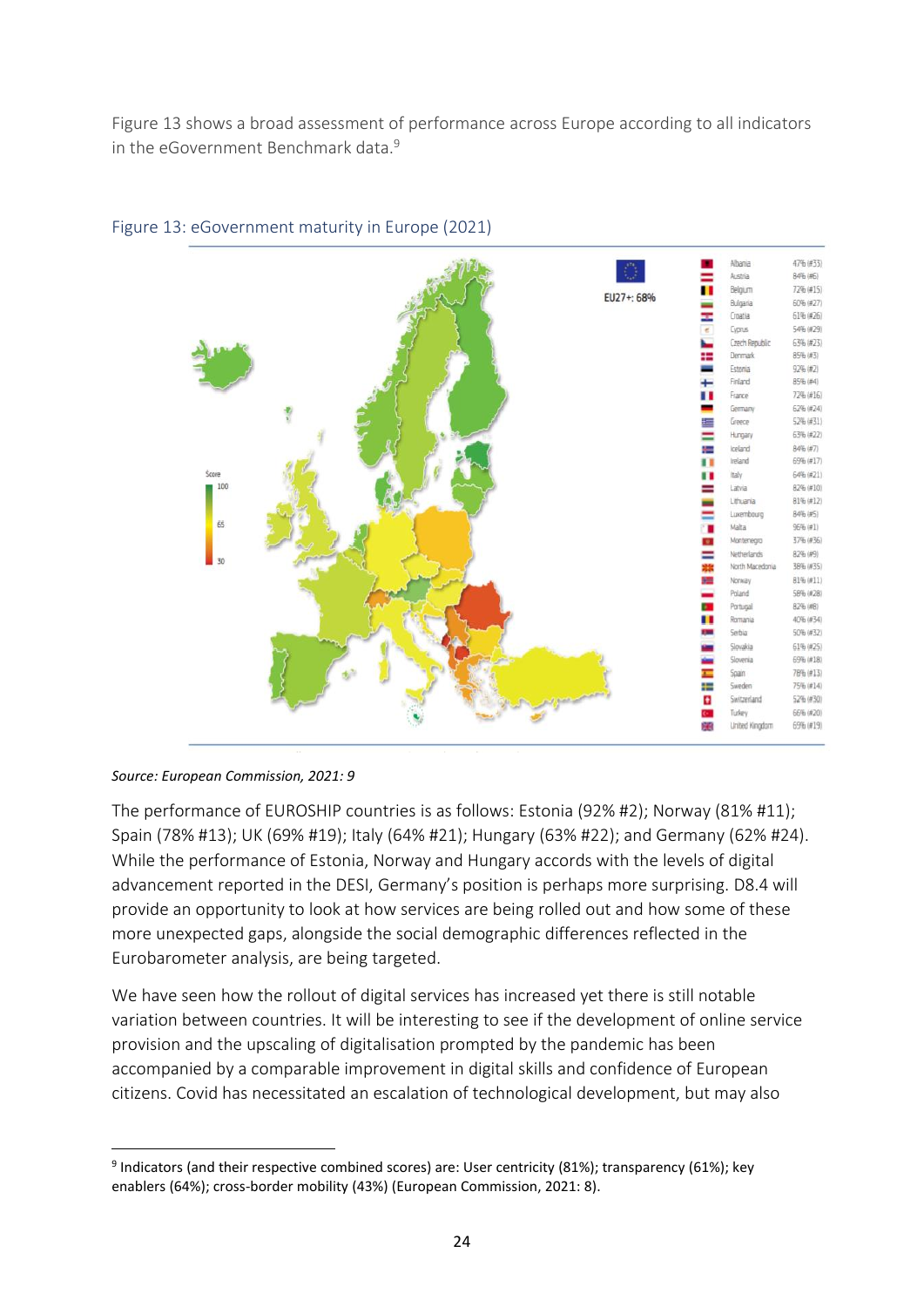have shifted attitudes and the motivation to address some of the digital skills gaps identified in the data reported here.

# <span id="page-24-0"></span>7. Conclusions

This report has explored how the rapid development of digital technologies is perceived by citizens in terms of their digital skill capacity, revealing notable similarities and differences between and within countries. This analysis has shown how intersectional differences, such as gender, age, education and household composition, are pertinent to understand gaps relating to digital skill capacity, contributing to factors such as motivation, access, and usage (Van Dijk 2020). Citizens' perceptions of their own digital confidence are also seemingly affected by the national digital infrastructure and ease of use of the technology itself. The speed and escalation of technological change, as a result of the Covid pandemic, makes the challenge of addressing these self-reported digital skill gaps all the most pressing.

This report has demonstrated that attitudes to digital technology are quite contradictory, with both positive and negative perceptions of its expected outcomes. These perspectives may help explain the resilience of digital skill gaps for some citizens, as shown in the Eurobarometer surveys (2017 and 2019). Exploration of survey data has sought to understand whether attitudes and confidence in the digital skills needed for daily life and work reflect intersectional inequalities and how this may have changed over time. A rich understanding of these perceptions has been presented, demonstrating where perceptions of consistent skills gaps across EUROSHIP countries remain divisive. This has shown where a lack of confidence in the digital skills needed for work and daily life may affect the capacity of individuals to exercise social citizenship in intersecting ways.

Analysis of perceptions of digital skill levels has shown some expected differences in the gaps between different communities. The social demographic factors of gender, age, education and household composition remain broadly divisive. For example, the data shows that men, those who are younger, better educated, and living in multiple households with children are more likely to have a more positive evaluation of their digital skill set. While this is similar across all countries (more or less), the extent of these differences varies significantly.

Broad trends in the data have been identified alongside interesting country differences. Citizens in Italy and Hungary have much lower levels of confidence in their digital skill set than those in countries like Estonia, Spain and the UK. The findings resonate with some of the material in O'Reilly and Verdin (2021) about national differences, as informed by the DESI (Commission, 2019). This underlines the importance of national levels of digitalisation and highlights an unintended consequence of the gaps we observe between countries. Assessment of the eGovernment Benchmark (2021) suggests that these gaps are not easily offset by provision and ease of use of online services.

This report has also shown how countries, such as Hungary, have begun to address the gaps with some evidence of rapid progress. Nevertheless, while citizens remain less digitally confident overall, their progress is in stark contrast to the experience of others. For instance, in Italy, despite their usability of online service provision, they are struggling to maintain levels of confidence amongst citizens. Research from the UK suggests the effect of gender,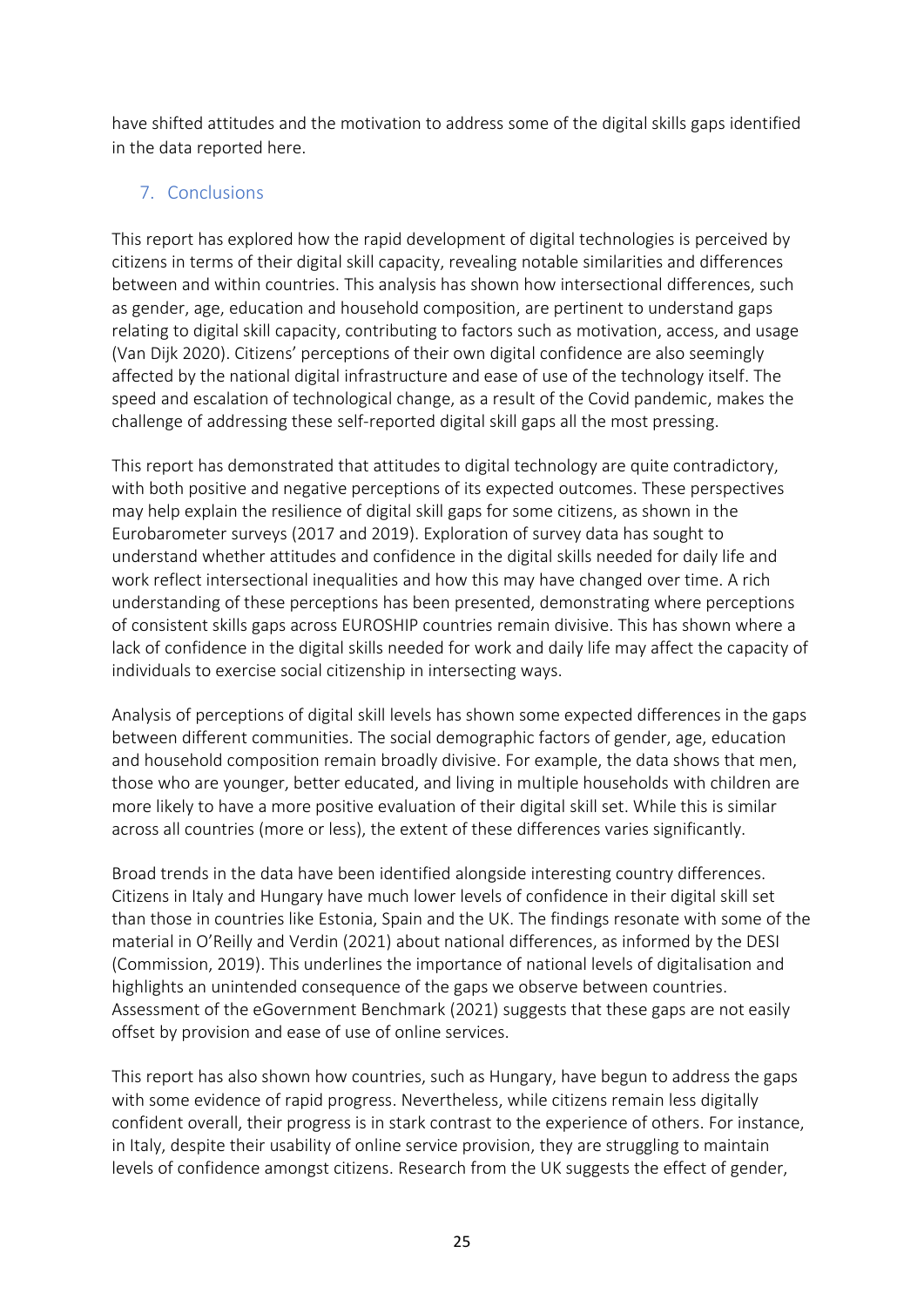age, education and household composition remain divisive as we navigate through the enhanced speed of technological change prompted by Covid (Lloyds, 2021). This report has highlighted the need to address how citizens with different social demographic characteristics acquire the necessary skills to use new technologies, but also where the digital divide looks set to widen. The levels of confidence reported in the Eurobarometer surveys draw attention to the challenge policymakers face and will be used to inform the analysis in Task 8.4.

## <span id="page-25-0"></span>References

- Allen QC, R. and Masters, D. (2021) A report for the Trades Union Congress by the AI Law Consultancy. London: AI Law Hub. Available at: [https://www.tuc.org.uk/sites/default/files/Technology\\_Managing\\_People\\_2021\\_Rep](https://www.tuc.org.uk/sites/default/files/Technology_Managing_People_2021_Report_AW_0.pdf) ort AW 0.pdf (Accessed: 19 January 2022).
- Arntz, M., Gregory, T. and Zierahn, U. (2016) The Risk of Automation for Jobs in OECD Countries: A COMPARATIVE ANALYSIS. *OECD Social, Employment, and Migration Working Papers,* 50 (4). Available at: [https://www.oecd-ilibrary.org/social-issues](https://www.oecd-ilibrary.org/social-issues-migration-health/the-risk-of-automation-for-jobs-in-oecd-countries_5jlz9h56dvq7-en)[migration-health/the-risk-of-automation-for-jobs-in-oecd-countries\\_5jlz9h56dvq7-en](https://www.oecd-ilibrary.org/social-issues-migration-health/the-risk-of-automation-for-jobs-in-oecd-countries_5jlz9h56dvq7-en) (Accessed: 19 January 2022).
- Atkinson AB (2018) *Inequality : What Can Be Done?* Cambridge, Massachusetts: Harvard University Press.
- Ayllón S, Barbovschi M, Casamassima G, et al. (2020) ICT usage across Europe A literature review and an overview of existing data DigiGen -working paper series -literature review. *DigiGen working papers* 2. DOI: 10.6084/m9.figshare.12906737.
- Ayllón S, Holmarsdottir H and Lado S (2021) Digitally deprived children in Europe DigiGen working paper series. *DigiGen - working paper series No. 3*. DOI: 10.6084/m9.figshare.14339054.
- Berg, A., Buffie, E. F. and Zanna, L.-F. (2016) Robots, Growth, and Inequality. *Finance & Development,* 53 (3), pp. 10-14.
- Baker, C., Hutton, G., Christie, L. and Wright, S. (2020) COVID-19 and the digital divide. London: The Stationery Office. Available at: [https://post.parliament.uk/covid-19-and](https://post.parliament.uk/covid-19-and-the-digital-divide/)[the-digital-divide/](https://post.parliament.uk/covid-19-and-the-digital-divide/) (Accessed: 25 January 2022).
- Betts, L. R., Hill, R. and Gardner, S. E. (2019) "There's Not Enough Knowledge Out There": Examining Older Adults' Perceptions of Digital Technology Use and Digital Inclusion Classes. *Journal of applied gerontology,* 38 (8), pp. 1147-1166.
- Cabinet Office (2014) Government Digital Inclusion Strategy. Available at: https://www.gov.uk/government/publications/government-digital-inclusionstrategy/government-digital-inclusion-strategy (accessed 22 April 2021).
- Choroszewicz M and Mäihäniemi B (2020) Developing a Digital Welfare State: Data Protection and the Use of Automated Decision-Making in the Public Sector across Six EU Countries. *Global Perspectives* 1(1). DOI: 10.1525/gp.2020.12910.
- Commission, E. (2019). Digital Economy and Society Index. 2019 ed. Brussels: Publications Office of the European Union.
- Criado-Perez, C. (2019) *Invisible women: data bias in a world designed for men.* New York: Vintage Publishing.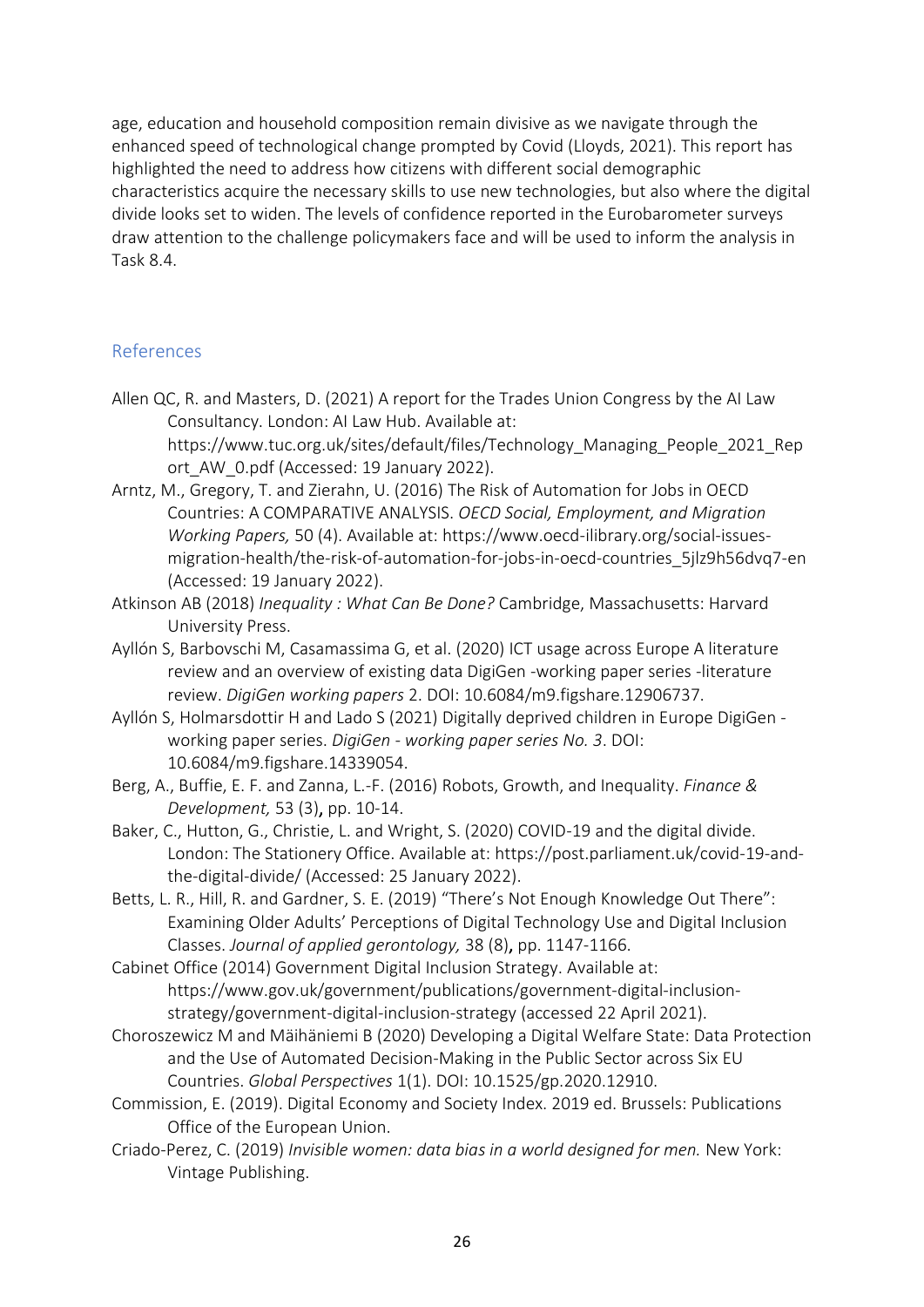- Dencik L and Kaun A (2020a) Datafication and the Welfare State. *Global Perspectives* 1(1): 12912. DOI: 10.1525/gp.2020.12912.
- Dølvik, J. E. and Jesnes, K. (2018) Nordic labour markets and the sharing economy: Report from a pilot project. Copenhagen: Nordic Council of Ministers. Available at: <https://norden.diva-portal.org/smash/get/diva2:1182946/FULLTEXT01.pdf> (Accessed: 19 January 2022).
- Dutton, W. H. and Reisdorf, B. C. (2019) Cultural divides and digital inequalities: attitudes shaping Internet and social media divides. *Information, communication & society,* 22 (1), pp. 18-38.
- *ec.europa.eu* (n.d.) Digital inclusion Employment and social inclusion indicators Eurostat. Available at: https://ec.europa.eu/eurostat/web/employment-and-social-inclusionindicators/digital-inclusion (accessed 21 April 2021).
- European Commission (2020a) Digital Economy and Society Index (DESI) 2020 | Shaping Europe's digital future. Available at: https://digitalstrategy.ec.europa.eu/en/library/digital-economy-and-society-index-desi-2020 (accessed 16 April 2021).
- European Commission (2020b) *SHAPING EUROPE'S DIGITAL FUTURE*. February. Available at: https://ec.europa.eu/info/sites/info/files/communication-shaping-europes-digitalfuture-feb2020 en 4.pdf (accessed 21 April 2021).
- European Commission (2020c) *SHAPING EUROPE'S DIGITAL FUTURE*. February. Available at: https://ec.europa.eu/info/sites/info/files/communication-shaping-europes-digitalfuture-feb2020 en 4.pdf (accessed 20 April 2021).
- European Commission, E. (2021) eGovernment Benchmark 2021: Entering a New Digital Government Era. Luxembourg: European Commission. Available at: [file:///C:/Users/rverd/Downloads/eGovernment\\_Benchmark\\_2021\\_\\_Insight\\_Report\\_](file:///C:/Users/rverd/Downloads/eGovernment_Benchmark_2021__Insight_Report_01_rc5yr2mplEp3O5vqLuMQw6GHHM_80567.pdf) 01 rc5yr2mplEp3O5vqLuMQw6GHHM\_80567.pdf (Accessed: 26 January 2022).
- Frey, C. and Osborne, M. (2017) The future of employment: How susceptible are jobs to computerisation? *Technological Forecasting and Social Change,* 114 (C), pp. 254- 269,278-280.
- Gilbert, A., Thomas, A., Pissarides, C., Al-Izzi, H., Miller, C. and Burnell, E. (2021) The Amazonian Era: How algorithmic systems are eroding good work. London: Institute for the Future of Work. Available at: [https://uploads](https://uploads-ssl.webflow.com/5f57d40eb1c2ef22d8a8ca7e/60afae719661d0c857ed2068_IFOW%20The%20Amazonian%20Era.pdf)[ssl.webflow.com/5f57d40eb1c2ef22d8a8ca7e/60afae719661d0c857ed2068\\_IFOW%](https://uploads-ssl.webflow.com/5f57d40eb1c2ef22d8a8ca7e/60afae719661d0c857ed2068_IFOW%20The%20Amazonian%20Era.pdf) [20The%20Amazonian%20Era.pdf](https://uploads-ssl.webflow.com/5f57d40eb1c2ef22d8a8ca7e/60afae719661d0c857ed2068_IFOW%20The%20Amazonian%20Era.pdf) (Accessed: 19 January 2022).
- Goos, M. and Manning, A. (2007) Lousy and Lovely Jobs: The Rising Polarization of Work in Britain. *The Review of Economics and Statistics,* 89 (1), pp. 118-133.
- Graham, M. and Dutton, W.H. (2019). *Society and the Internet : how networks of information and communication are changing our lives*. Oxford: Oxford University Press.
- Hauben, H., Lenaerts, K. and Wayaert, W. (2020) The platform economy and precarious work. Luxembourg: Committee on Employment and Social Affairs (EMPL). Available at: [https://www.europarl.europa.eu/RegData/etudes/STUD/2020/652734/IPOL\\_STU\(202](https://www.europarl.europa.eu/RegData/etudes/STUD/2020/652734/IPOL_STU(2020)652734_EN.pdf) [0\)652734\\_EN.pdf](https://www.europarl.europa.eu/RegData/etudes/STUD/2020/652734/IPOL_STU(2020)652734_EN.pdf) (Accessed: 19 January 2022).
- Helsper, E. J. and Eynon, R. (2010) Digital natives: Where is the evidence? *British educational research journal,* 36 (3), pp. 503-520.
- Helsper EJ (2021) *The Digital Disconnect : The Social Causes and Consequences of Digital Inequalities*. Los Angeles: Sage Publications.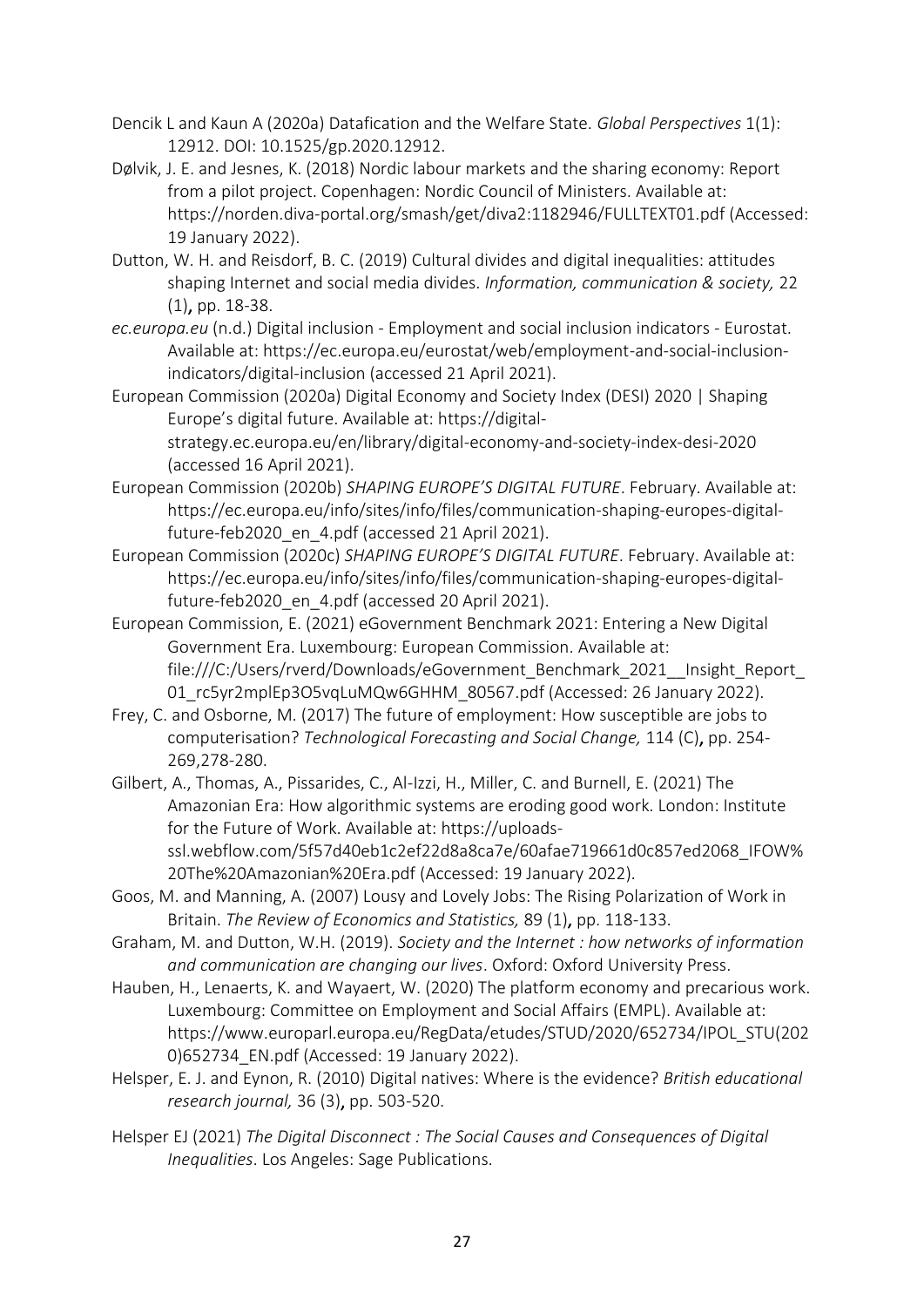- Lloyds, B. (2021) UK Consumer Digital Index 2021: The UK's largest study of digital and financial lives. London: Lloyds Bank. Available at: [https://www.lloydsbank.com/assets/media/pdfs/banking\\_with\\_us/whats](https://www.lloydsbank.com/assets/media/pdfs/banking_with_us/whats-happening/210513-lloyds-consumer-digital-index-2021-report.pdf)[happening/210513-lloyds-consumer-digital-index-2021-report.pdf](https://www.lloydsbank.com/assets/media/pdfs/banking_with_us/whats-happening/210513-lloyds-consumer-digital-index-2021-report.pdf) (Accessed: 19 January 2022).
- Mariscal, J., Mayne, G., Aneja, U. and Sorgner, A. (2019) Bridging the Gender Digital Gap. *Economics,* 13 (9), pp. 1-12.
- Mathers, D. A., Chamber, J. and Richardson, J. (2020) Shocks, knocks and skill building blocks How Future Proof: Skills for Work created resilient workers and organisations. Good Things Foundation. Available at:

[https://www.goodthingsfoundation.org/insights/shocks-knocks-and-skill-building](https://www.goodthingsfoundation.org/insights/shocks-knocks-and-skill-building-blocks/)[blocks/](https://www.goodthingsfoundation.org/insights/shocks-knocks-and-skill-building-blocks/) (Accessed: 19 January 2022).

Moreno, L. (2019) Robotization and welfare scenarios. *Instituto de Politicas y Bienes Publicos*. Available at:

https://www.academia.edu/39632915/Robotization and welfare scenarios?email w ork\_card=view-paper (Accessed: 19 January 2022).

- Negreiro, M. (2015) "Bridging the digital divide in the EU." EPRS-European Parliamentary Research Service, ENPE 573.884, Briefing, December 2015, [Online]. Available: [http://www.europarl.europa.eu/RegData/etudes/BRIE/2015/573884/EPRS\\_](http://www.europarl.europa.eu/RegData/etudes/BRIE/2015/573884/EPRS_BRI(2015)573884_EN.pdf) [BRI\(2015\)573884\\_EN.pdf](http://www.europarl.europa.eu/RegData/etudes/BRIE/2015/573884/EPRS_BRI(2015)573884_EN.pdf)
- OFCOM (2021) Adult's Media Use and Attitudes Report 2020/21. Available at: https://www.ofcom.org.uk/\_\_data/assets/pdf\_file/0025/217834/adults-media-useand-attitudes-report-2020-21.pdf (Accessed: 10 January 2022)
- O'Reilly, J., Ranft, F. and Neufeind, M. (2018) Introduction: Identifying the challenges for work in the digital age. *In:* NEUFEIND, M., O'REILLY, J. & RANFT, F. (eds.) *Work in the Digital Age: Challenges of the Fourth Industrial Revolution.* London: Roman and Littlefield.
- O'Reilly, J. and Verdin, R. (2021) Comparing the digital transformation of welfare delivery in Europe: EUROSHIP Working Paper No. 8. Oslo: Oslo Metropolitan University. Available at: [https://euroship-research.eu/wp-content/uploads/2021/12/EUROSHIP-Working-](https://euroship-research.eu/wp-content/uploads/2021/12/EUROSHIP-Working-Paper-No.-8-Comparing-the-digital-transformation-of-welfare-delivery-in-Europe.pdf)[Paper-No.-8-Comparing-the-digital-transformation-of-welfare-delivery-in-Europe.pdf](https://euroship-research.eu/wp-content/uploads/2021/12/EUROSHIP-Working-Paper-No.-8-Comparing-the-digital-transformation-of-welfare-delivery-in-Europe.pdf) (Accessed: 25 January 2022).
- Schwab, K. (2016) The Fourth Industrial Revolution: what it means, how to respond. Geneva: World Economic Forum. Available at: [https://www.weforum.org/agenda/2016/01/the-fourth-industrial-revolution-what-it](https://www.weforum.org/agenda/2016/01/the-fourth-industrial-revolution-what-it-means-and-how-to-respond/)[means-and-how-to-respond/](https://www.weforum.org/agenda/2016/01/the-fourth-industrial-revolution-what-it-means-and-how-to-respond/) (Accessed: 25 January 2022).
- Sorgner, A., Bode, E. and Krieger-Boden, C. (2017) The effects of digitalization on gender equality in the G20 economies. *Women 20 Dialogue.* Kiel: Kiel Institute for the World Economy.
- Tsatsou P (2021) Vulnerable people's digital inclusion: intersectionality patterns and associated lessons. *Information, Communication & Society*: 1–20. DOI: 10.1080/1369118x.2021.1873402.
- Van Deursen, A.J.A.M., Van der Zeeuw, A., De Boer, P., Jansen, G. and Van Rompay, T. (2019). Digital inequalities in the Internet of Things: differences in attitudes, material access, skills, and usage. *Information, Communication & Society*, 24(2), pp.1–19.
- Van Deursen A.J.A.M. and Van Dijk J.A.G.M. (2015) "Towards a multifaceted model of internet access to understand digital divides: An empirical investigation", *Information Society*, 31(5), pp. 379–391.